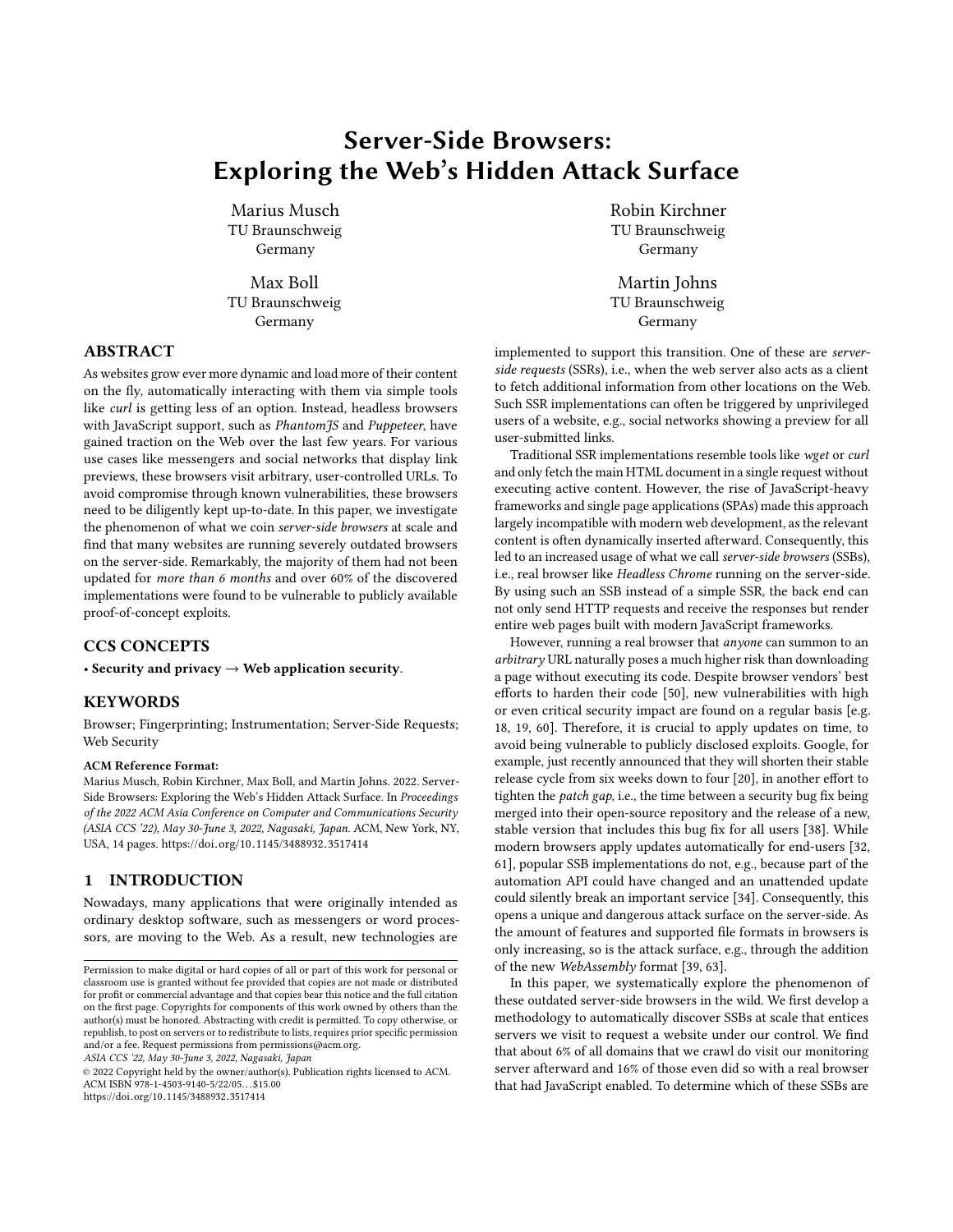vulnerable to known exploits, we use a fingerprinting technique to extract their browser version, without needing to rely on potentially spoofed user agent strings. Thereby, we find that over 60% of all SSB implementations in the wild are vulnerable to publicly available exploits and more than half of them even had not been updated for over 6 months.

To summarize, we make the following contributions:

- We show how to automatically discover server-side browsers in the wild [\(Section 3\)](#page-2-0).
- We present a methodology to discern human visitors from bots based on a combination of timing information and bot indicators. Moreover, we also accurately determine which browser versions these bots use, even if they send spoofed user agent information [\(Section 4\)](#page-4-0).
- We conduct the first large-scale study of SSBs and find that over 60% of the 254 sites we discovered to make use of an SSB are vulnerable to publicly available exploits [\(Section 5\)](#page-5-0).

# **SERVER-SIDE BROWSERS**

In this section, we first introduce our terminology and then describe multiple use cases for server-side browsers that can not be solved with simpler alternatives, showing their usage is often intended and unavoidable. After that, we introduce the most popular SSB implementations and discuss the potential security pitfalls posed by this technology.

Terminology. Basically, SSRs are conducted each time one server requests data from another, e.g., from a service offering an HTTP API. These SSR implementations are characterized by the fact that they only handle the connection on the HTTP level, but treat the returned content as a string or simple data format like JSON. In particular, they do not parse and render HTML, do not load embedded resources, and do not execute active content like JavaScript code. Popular SSR implementations include command-line tools like *curl* and wget, as well as the http package for Node.js, and the file\_get\_contents function for PHP. SSBs, on the other hand, are the equivalent of running a normal desktop browser on the server-side. The obvious difference here is that there is no human interacting with a visible graphical user interface involved. Instead, these SSBs are fully automated tools running in the background. Under the hood, they support exactly the same features as their desktop equivalent, in particular, they parse and execute all active JavaScript content unless this is explicitly disabled. Our terminology implies that each SSB also conducts one or more SSRs while loading a webpage, but not each SSR necessarily comes from an SSB.

Use cases. There are various use cases that require running a fully-featured browser on the server-side and can not be solved by resorting to simpler, SSR-like solutions. For example, major search engines such as Google and Bing rely on SSBs for their web crawlers [\[2,](#page-10-0) [4\]](#page-10-1). In principle, statically crawling a web page without rendering it would be more convenient as it uses a lot less resources. Yet, as many of today's web applications are built dynamically with JavaScript, web crawlers need to be capable of executing this scripting language to properly index the page's content. Therefore, using an SSB with a native rendering engine increases the accuracy of the indexed content, as SPAs might only show a blank page if JavaScript is disabled. Another use case are web security services like Symantec Sitereview [\[5\]](#page-10-2) and VirusTotal [\[6\]](#page-10-3) offering ratings and categorizations for URLs, allowing users to check whether a website is potentially malicious. As previous work finds, a significant percentage of search results and ads employ cloaking techniques [\[52,](#page-11-11) [83,](#page-12-0) [84\]](#page-12-1) which involve blocklisting of IPs and user agents affiliated with search engines or detecting the absence of JavaScript execution. This way, they try to hide from these services by serving harmless content to web crawlers while serving malicious sites to potential victims [\[44\]](#page-11-12). These techniques make it especially important for providers of web security scanners to use real, automated browsers to mimic a human user in order to scan websites from a human's and not from a bot's perspective.

Automated Browsers. Generally, there are several different options available to implement an SSB, of which we introduce two in more detail in the following. PhantomJS [\[41\]](#page-11-13) is a headless browser, i.e., a browser that can be executed in the background on a server without a graphical user interface. It is based on the rendering engine Webkit and can be controlled via a JavaScript API. After its launch in 2011, PhantomJS enjoyed great popularity for a few years. A total of about 50 million downloads from npm highlight the success of the framework. However, at the timing of writing, the last official release was about four years ago and its creator announced in early 2018 that the development will be discontinued [\[40\]](#page-11-14). Surprisingly, there are nearly 14 million downloads registered for the package since it was officially discontinued [\[81\]](#page-12-2). As an alternative, Headless Chrome allows interacting with a website using all of Chrome's features without having a visible user interface. Internally, it utilizes the DevTools [\[36\]](#page-11-15) protocol to communicate with and control a browser instance. With Puppeteer [\[34\]](#page-11-8), the Chrome team also provides a high-level API in form of a Node library to control a Chromium instance since the beginning of 2018 [\[11\]](#page-11-16). In contrast to PhantomJS, download counts for the puppeteer package are continuously increasing with a total of 163 million downloads since its release [\[82\]](#page-12-3).

## 2.1 Attack Scenario

As long as the URL in an SSR/SSB implementation is hard-coded to visit only one trustworthy server, running them is generally unproblematic. Problems arise, however, if this URL depends on user input, e.g., in all the previously outlined use cases. An apparent threat in this scenario are server-side request forgery (SSRF) attacks. In the most common SSRF scenario, an attacker tries to bypass firewall rules to gain access to privileged parts of the network. In the simplest case, submitting an internal IP address such as http://10.0.0.1 to a vulnerable SSR service would result in that server forwarding the internal content to the external attacker, as shown in part (a) of [Figure 1.](#page-2-1) Other, similar attacks against SSRs are abusing them as an attack proxy, e.g., in a denial of service (DoS) attack, or abusing them to confuse client-side filters integrated into browsers in a so-called origin laundering attack. The high prevalence of SSRs as a convenience feature, as well as its increasing severity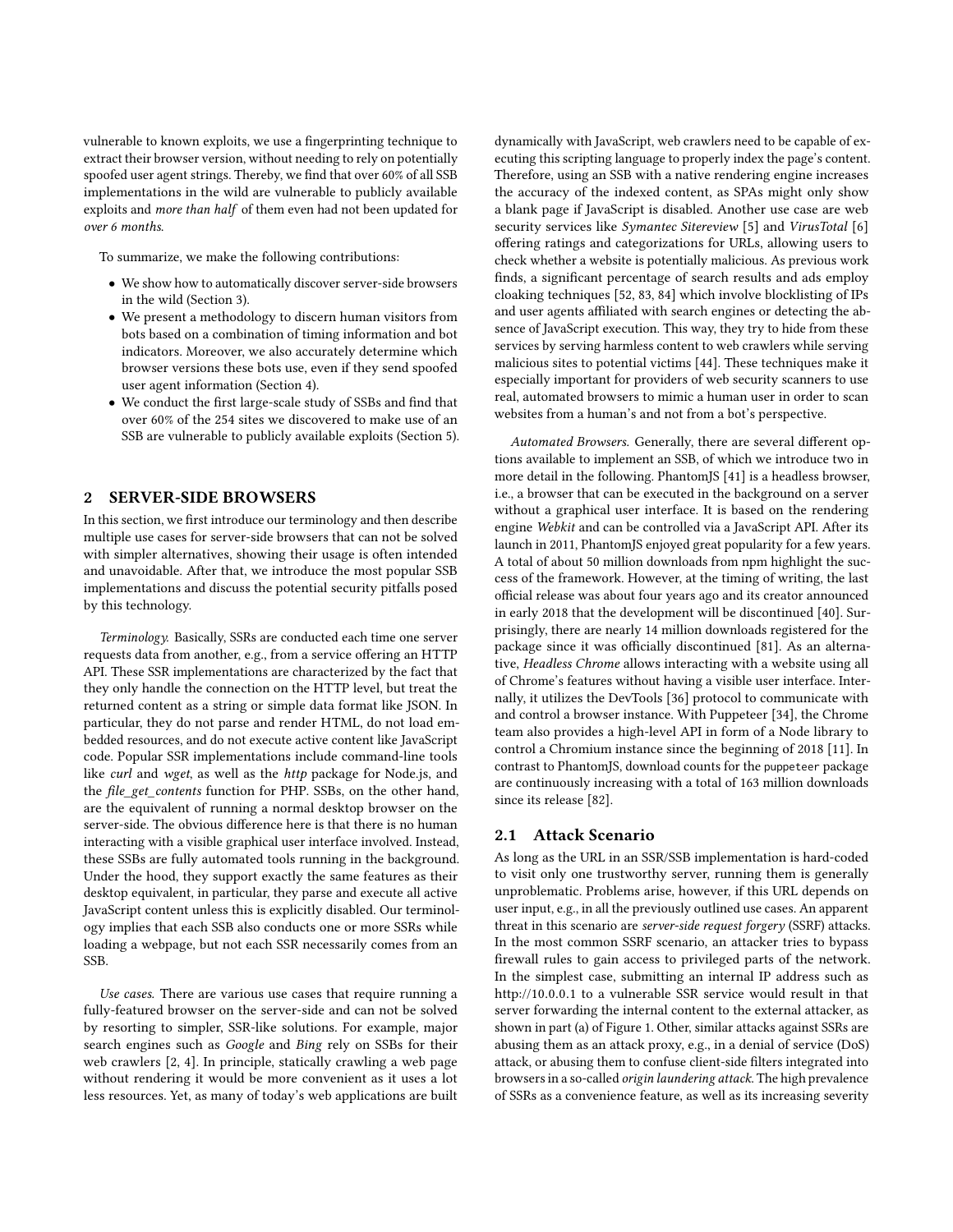due to complex architectures and higher adoption rates of cloud and web services has earned SSRF a place in this year's OWASP Top 10 [\[67\]](#page-11-17). These scenarios and their potential consequences were studied in detail in a paper on SSRF attacks published in 2016 by Pellegrino et al. [\[69\]](#page-12-4).

On the other hand, one so far over-looked scenario is directly attacking the implementation of the requesting mechanism, i.e., the headless browser itself. Since these SSBs are based on a real browser and visit arbitrary, attacker-supplied URLs, they too are vulnerable to JavaScript exploits like every other desktop browser. Successful exploitation means the attacker could gain control of the server the SSB is running on. As part (b) of [Figure 1](#page-2-1) shows, in this scenario, there is no request forged and no deputy confused, instead the attacker uses the request service as intended and prompts it to visits an external website under the attacker's control. From there, they can launch their JavaScript payload and probe the visiting user agent for exploitable vulnerabilities. If successful, they might be able to completely compromise the server and begin lateral movement through the network from there.

A major threat to all browsers is the large number of publicly disclosed vulnerabilities. Google Chrome, for example, enjoys a rapid update cycle to keep up with security and new features of the constantly evolving web ecosystem. A major update of the stable channel is pushed to the public every six weeks [\[33\]](#page-11-18) while minor releases come every two to three weeks according to Chrome's update strategy [\[35\]](#page-11-19). Google even announced plans to further increase the frequency of their updates and plan to release a major update every four weeks by the end of 2021 [\[20\]](#page-11-4). They aim to further reduce the patch gap, i.e., the time between a security bug fix being merged into their open-source repository and the release of a new, stable version that includes this bug fix for all users [\[38\]](#page-11-5).

Yet one main difference between headless browsers and their desktop equivalent is the way updates are handled: While desktop browsers usually update automatically nowadays, headless browsers require manual intervention to keep up with security patches. Not updating these SSBs automatically has good reason, since the automation API or other important features might have changed and thus could silently break tools that rely on them. For example, Google writes in the official Puppeteer repository: "We see Puppeteer as an indivisible entity with Chromium. Each version of Puppeteer bundles a specific version of Chromium – the only version it is guaranteed to work with. [...] This is not an artificial constraint." [\[34\]](#page-11-8) This means there is a significant risk of outdated versions of SSBs still running in the wild if they are not constantly monitored and maintained. In this paper, we thus focus on automated but outdated browsers that we can lure to visit a site under our control to (theoretically) deliver a publicly available JavaScript exploit from there. To summarize, we consider the following to be in and out of scope for this work respectively:

In scope. All automated, server-side browsers that run a real rendering engine and execute JavaScript, regardless of which automation framework or headless browser implementation they use.

Out of scope. All SSR implementations that do not use a real browser (e.g., curl) or use one, but have disabled JavaScript execution. Also, all SSRF attacks like accessing the internal network, bypassing URL filters, or origin laundering.

<span id="page-2-1"></span>

(b) Compromising a server-side browser in an SSB attack

Figure 1: Comparison of SSRF and SSB attacks

## <span id="page-2-2"></span>2.2 Research Questions

So far, we have seen that running a fully-featured browser on the server-side is a relatively recent phenomenon, probably caused by the rise in complexity in modern websites. The popularity of the now-defunct PhantomJS and its de-facto successor Puppeteer highlight the relevance of their use cases. However, the extent of usage and the security implications of running such an SSB as a service, i.e., where the attacker fully controls the URL destination, have—so far—not been studied. To better understand this phenomenon, we investigate and answer the following research questions:

- RQ1: How many websites trigger SSRs, i.e., visit other websites based on user-provided URLs?
- RQ2: How many of these SSRs are SSBs, i.e., use a real browser in their back end?
- RQ3: Which browsers are used in these SSB implementations and at which major version?
- RQ4: How many of these SSBs are running outdated browsers vulnerable to publicly available exploits?

## <span id="page-2-0"></span>3 DISCOVERING SSRS

As SSRs are implemented in the back end of a web application, their presence is not immediately obvious by accessing the front end, i.e., the loaded website with HTML, CSS, and JS content. Therefore, we require an empirical method to interact with these websites and reveal any potential SSRs. This means we need to automatically visit websites and provide them with unique URLs pointing to a server under our control. If we afterward observe a request to the URL we provided, there is a good chance that we successfully triggered an SSR. In general, there are three ways to entice the targeted server to visit our monitoring server: First, we can supply additional headers that contain our URLs in each of our requests, e.g., in the Referer header. Second, we can modify existing URL parameters in GET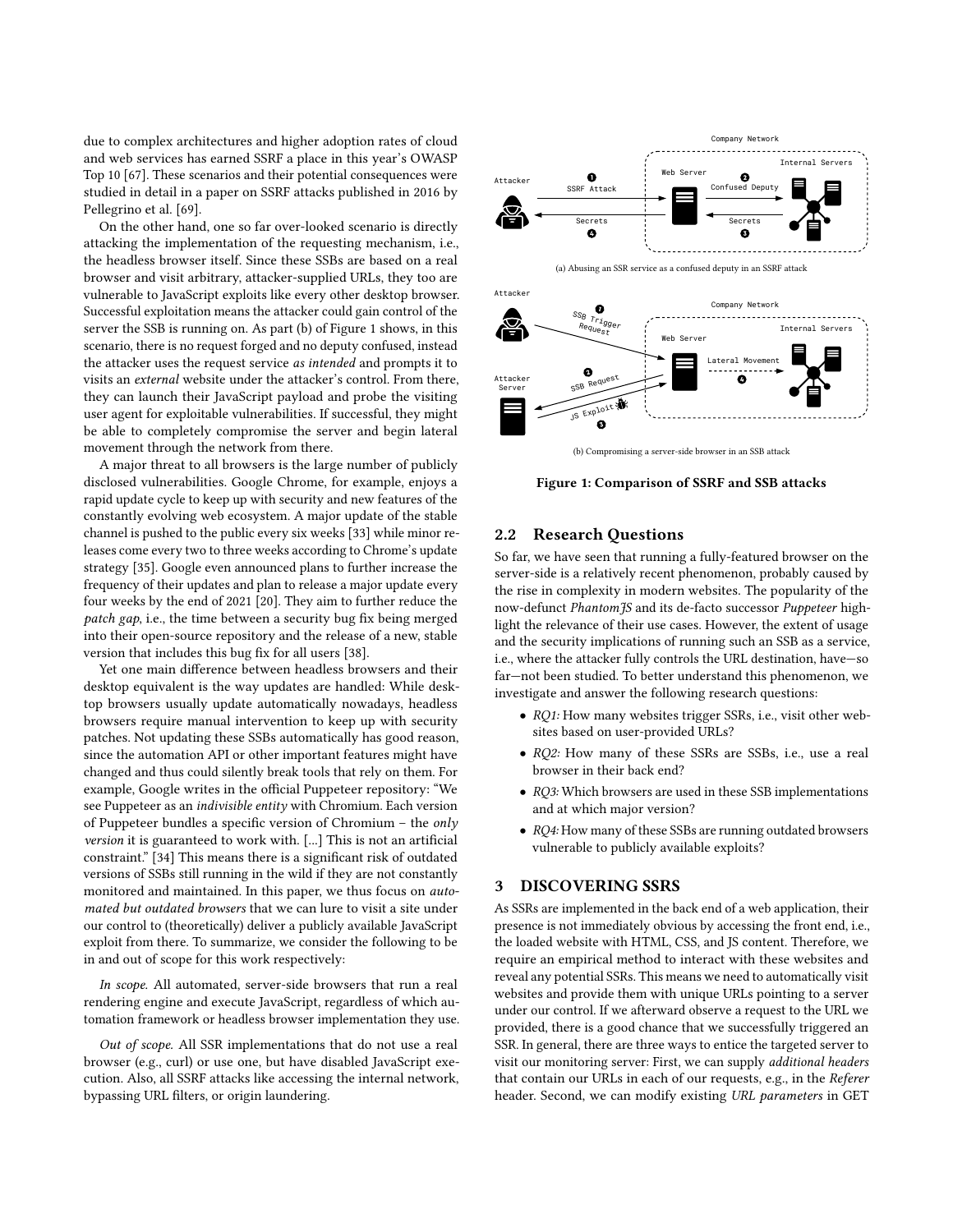requests that contain encoded URLs pointing to other domains and instead make them point at our domain. Third, we can submit our URLs in the HTTP body of a POST requests, e.g., by filling out HTML forms on the pages we visit. In the following, we will describe each approach in more detail.

## 3.1 HTTP Headers

HTTP headers offer a convenient option for transferring metadata to a web server. Usually, they serve various purposes such as transmitting user agent strings, language preferences, or cookies with session information. However, there are also some lesser-known headers like True-Client-IP or Forwarded that usually contain hostnames or IPs and can cause certain systems like reverse proxies or load balancers to reveal themselves and send requests to these remote hosts [\[72\]](#page-12-5). Moreover, the Referer header is of particular interest to analytics software, which often visits the referring site to analyze its content with the aim of identifying what drives visitors to its own website [\[71\]](#page-12-6).

In a preliminary study, we investigated the impact of 25 different headers taken from the Collaborator Everywhere project [\[73\]](#page-12-7), which is a plugin for the Burp Suite proxy [\[3\]](#page-10-4) that injects specific headers of this type into every intercepted HTTP request. During our crawls with these additional headers, we found that with 98%, almost all SSRs triggered by headers were caused by supplying a URL in the Referer header. On the other hand, some of these other 24 headers decreased the amount of successfully visited websites by up to 28%. Due to these results, we only use the Referer header and do not send other headers to discover SSR implementations.

# 3.2 URL Parameters

To discover parameters that could trigger an SSR, we scan the URL query string of all HTTP requests to all the included resources that were requested while loading a page. If the query string of one of these requests contains one or more (potentially encoded) URLs, we mark its position as a potential SSR candidate. Moreover, we also search existing query keys for interesting names like url, host, or domain and mark their value as an SSR candidate, regardless of if their value contained a URL or not. We then replace each SSR candidate separately with a unique subdomain pointing to our monitoring server and request the resulting URL again. [Figure 2](#page-3-0) contains our complete list of 22 SSR candidate names and is based on previous research on the detection of SSRF vulnerabilities and bug bounty reports [\[15,](#page-11-20) [27,](#page-11-21) [45,](#page-11-22) [73\]](#page-12-7).

<span id="page-3-0"></span>action, addr, address, domain, from, host, href, http\_host, load, page, preview, ,<sup>→</sup> proxy, ref, referer, referrer, rref, site, src, target, url, uri, web

#### Figure 2: The full list of 22 additional SSR URL parameter candidate names

It is important to note that only one parameter is modified at a time while the other remains unchanged, to increase the likelihood of the back end successfully processing our request. If our monitoring server then receives an incoming HTTP request on the respective unique subdomain, we can trace it back to the initiating parameter. Compared to the previously presented approach of inserting additional HTTP headers, this procedure thus requires multiple requests to the same resource—one for each SSR candidate.

```
http://example.com/some/service?param=foo&id=42
,→ &url=http%3A%2F%2Fsome-other-service.example.org&exec=yes
http://example.com/some/service?param=foo&id=42
   ,→ &url=http%3A%2F%2Funique-subdomain.our.monitoring&exec=yes
```
Figure 3: One example of an URL before and after our replacement of SSR candidates

# 3.3 HTML Forms

HTML forms often accept URLs in one or more fields and thus present another opportunity to discover SSRs. However, unlike URL parameters that can be collected by simply visiting websites, these POST requests usually have to be triggered by user interaction. Moreover, many forms implement both client- and server-side validation mechanisms designed to reject any input entered in the wrong format. Hence, to submit a form we need to fill each field with the correct input of the expected data type while inserting as many SSR–URLs as possible. For this, we extended our crawler with a form-filling algorithm, which tries to satisfy the constraints of the form while at the same inserts as many URLs pointing to our monitoring server as possible. A more detailed description of this approach as well as the pseudo code for our form filling algorithm can be found in [Appendix A.](#page-12-8) Compared to the approach for URL parameters, this procedure does not allow us to simply collect submission requests and resend them later with arbitrary modifications as often as we want. Due to security measures such as CSRF tokens, submitting the same form multiple times or after a long delay would cause errors on the server-side and the transmitted data would be discarded. Therefore—and also for ethical reasons as outlined next—we only submit each form exactly once, potentially inserting a URL pointing to our monitoring server into multiple fields of the same form

## 3.4 Ethical Considerations

Since our work requires submitting POST requests to websites, we have to make sure that our method is as non-intrusive as possible. First of all, we do not provide an actual attack payload and instead only provide them with a URL that leads to an innocuous monitoring server. Moreover, we try to reduce the number of outgoing requests to these websites providers as much as possible. Since some forms like search bars or newsletter subscription forms may be present on multiple subpages of the same domain, we use a form deduplication technique to significantly reduce the number of form submissions. Finally, at both the experiment's subdomains and the root URL of our monitoring server, we deploy a disclaimer page explaining our research and presenting our organization's imprint and data protection regulation, intended for human visitors. We also offer anybody to opt-out of further crawls and respond to these requests in the time frame of about one business day. During our final data collection, we received and obliged to 5 opt-out requests on top of the 27 domains already blocked from previous crawls.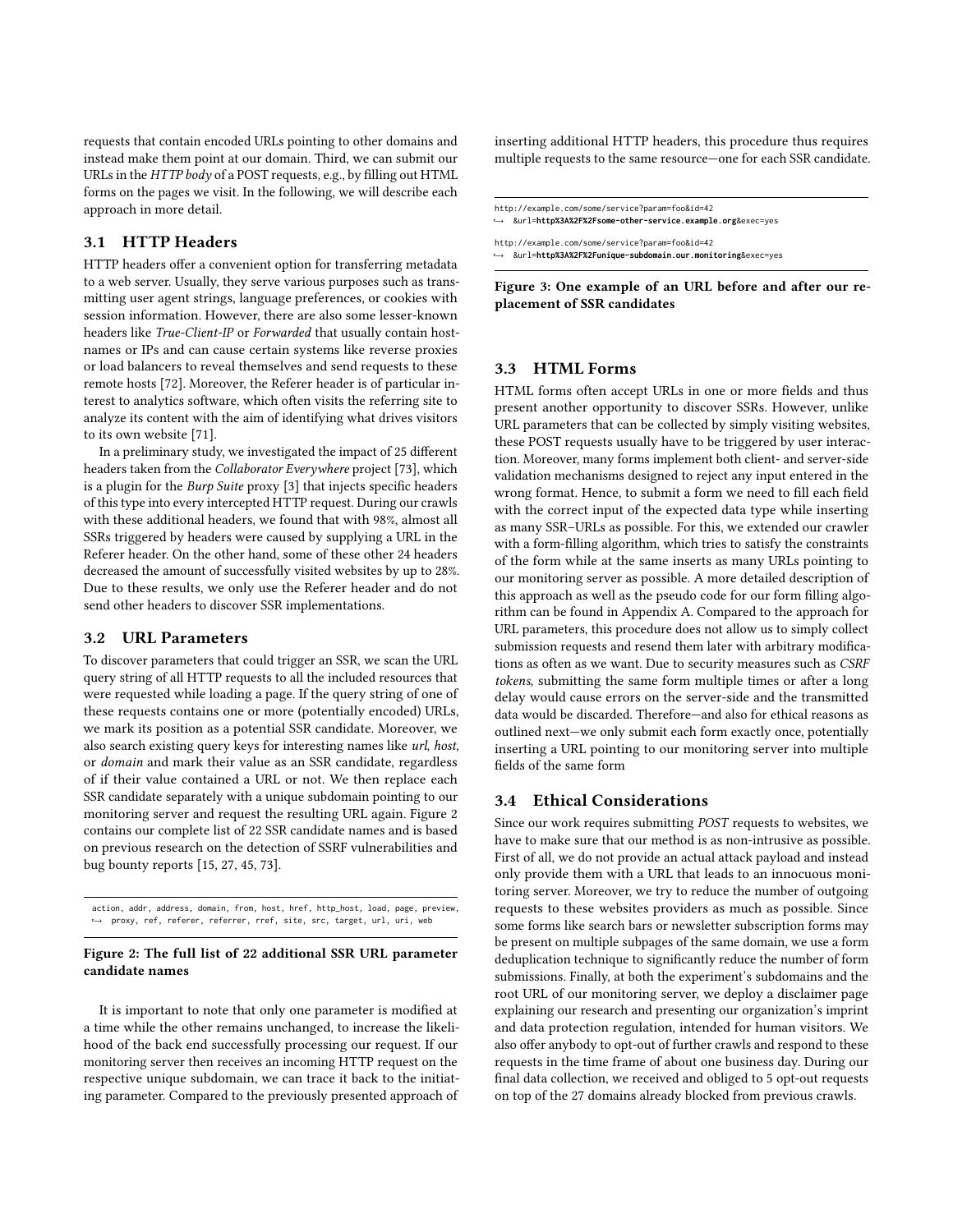# <span id="page-4-0"></span>4 IDENTIFYING SSBS

In this section, we discuss the other end of our setup, i.e., the monitoring that collects data for all incoming requests. In particular, we need a way to accurately determine which of these incoming requests are from vulnerable browsers. The most conclusive way to test if the connecting browsers are vulnerable would be to use real JavaScript exploits and test which of them successfully compromises the visitors. Clearly, this would be neither legal nor ethical and is not an option. Instead, we resort to safe fingerprinting techniques that can determine the most likely user agent of our visitors and then map this information to a list of known vulnerabilities.

## 4.1 JavaScript Metadata

First of all, our server records some basic information like the IP address, User-Agent header, and timestamp for each incoming request. To distinguish simple SSRs from real browsers, we then reply with an HTML page that contains one small inline script. If this script executes, it sends a notification to our monitoring server. This way, we can not only discern visitors that execute JavaScript from those who do not but also collect additional metadata and send it to our back end. We specifically designed this website to also work with very old browsers, by not using any HTML5 features and writing our inline script according to the ECMAScript 5 standard, which was released in 2009 [\[1\]](#page-10-5). This website also does not include any external resources to load with a single request and the inline script executes in about 5 ms, to make sure that the notification is sent to our server before the page is closed again.

## 4.2 Bots vs. Human Visitors

While discerning SSR tools with and without JavaScript is straightforward with our monitoring website, discerning bots from humans, on the other hand, is a much more difficult task and often solved by either behavioral observation [\[47\]](#page-11-23) or with CAPTCHAs [\[9\]](#page-11-24). Observing visitors over a series of requests allows finding indicators for bot-like behavior. We, however, do not run a real website with content that we want to protect from scraping, and instead need to discern humans from bots within a single request to our monitoring back end, making behavioral analysis not an option. Using a CAPTCHA is similarly not applicable, because every human visitor to our website that is asked to solve one, but instead closes the tab, would be misclassified as a bot. Previous work has shown that no programmatic bot indicator holds on its own and that even commercial fingerprinting companies lack robustness against concealed crawlers [\[80\]](#page-12-9). However, we have the unique advantage of knowing when to expect incoming bot traffic, because we first supply unique URLs to other websites in our attempts to trigger visits to our monitoring server. For this reason, our bot detection is based on the time period that passed between our initial request and the received SSR. We choose a very narrow time frame of 3 minutes starting from our initial trigger, because chances are extremely high that requests in that period come from a completely automated system. Even the most zealous administrator is unlikely to respond that fast to a new URL submitted to their website. Moreover, we extend this timing-based approach with additional bot indicators as described in the following subsection.

## <span id="page-4-1"></span>4.3 Additional Bot Indicators

To better incorporate slower bots, we add several additional bot indicators and increase our timing threshold accordingly. For this, we use the following insight: even though bots might try to conceal themselves as human visitors, hardly any human visitor will try to mimic an automated browser. Therefore, while the absence of bot properties is rather meaningless, their presence presents—to some extent—a useful indicator. In the following, we briefly present four bot indicators and then describe how we combine them with our timing-based methodology.

Known crawler user agents. Lists of known crawler user agents or patterns to detect those are widely available [e.g. [10,](#page-11-25) [56\]](#page-11-26). While crawlers regularly spoof the user agent information, we can assume that human visitor mimicking a known crawler are unlikely. Therefore, if the requested user agent is known as a bot or crawler, we use this as one supplemental indicator for our evaluation.

Inconsistent user agents. When bot operators try to conceal their automation tools, e.g., by altering the user agent string, inconsistencies can emerge when comparing the user agent as reported by the HTTP headers with the values reported by navigator.userAgent and navigator.platform. For example, a HTTP user agent of Mozil $la/5.0$  (Windows NT 10.0; Win64; x64; rv:79.0) is clearly spoofed, if navigator.platform reports to be running on Linux x86\_64. While the values reported by the navigator object are also not trustworthy, inconsistencies in the reported user agent values from different sources are hard to explain with normal user behavior.

Inconsistent screen dimensions. Typically, crawlers operate in headless mode, i.e., the visited page is not rendered to decrease performance overhead, which can lead to mismatches in the reported screen resolution of the browser. Therefore, if the available inner screen dimensions exceed the reported outer dimensions, we consider the data as inconsistent and use it as a bot indicator. This reportedly does not necessarily hold true for mobile operating systems [\[8,](#page-11-27) [68\]](#page-12-10) so we only apply this indicator for visitors who do not claim to be mobile devices.

Missing plugin information. Another consequence of specifically running Chromium-based browsers in headless mode, is that they do not support browser extensions when running without a GUI [\[24\]](#page-11-28). Under normal circumstances, Chrome always reports several plugins when reading the value of navigator.plugins, as the Chrome PDF Viewer and the Native Client are pre-installed. However, for Headless Chrome these plugins are missing, resulting in another useful bot indicator that is unlikely to apply for human visitors.

For each of these four indicators that is present during the visit, we double the initial threshold of 3 minutes during which we consider requests to be originating from bots. Therefore, if three of the four additional indicators would be present, the request would be labeled as bot traffic if it arrives within the first 24 minutes after our visit to their page. To summarize, we consider every visitor to be a human, until we find some hard indicators that they have to be a bot, e.g., because they are too fast and provide inconstant information about themselves. While this approach still overlooks slower bots, as well as particularly stealthy bots, we get a very reliable data set with little to no false positives, as it is very unlikely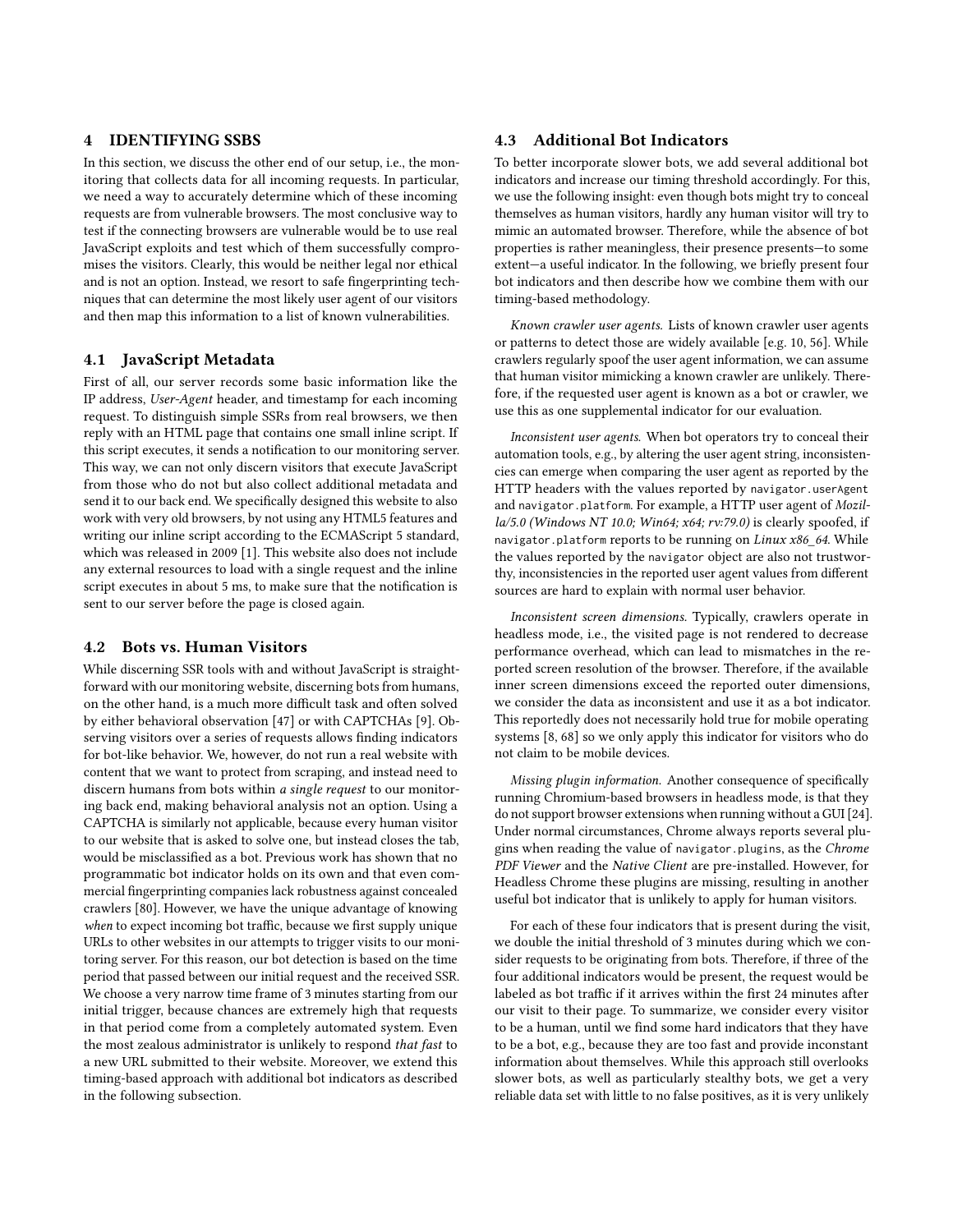that human visitors have these indicators present and even if they do, it is even more unlikely that they are also fast enough for us to flag them as bots.

# <span id="page-5-2"></span>4.4 Feature Fingerprinting

Now that we know which visitors are bots running a server-side browser, we need to determine their browser version in order to identify those that are based on outdated browsers. However, as already described, the user agent string is trivial to spoof and sometimes even the user agent provided in the HTTP header and the user agent according to navigator.platform do not match—a clear indication of intentional manipulations. Therefore, the inline script on our monitoring website conducts a JavaScript feature fingerprinting that tests which features are supported by the visiting browser, to estimate the most likely actual user agent in a more reliable fashion. For this fingerprinting, we first probe for a few specific features to distinguish between the different browser products. For example, the presence of InstallTrigger is a unique indicator for the Firefox browser [\[77\]](#page-12-11). Now, to also distinguish between the different browser versions, we need a more sophisticated approach that works as follows: First, we compile a list of all JavaScript objects and properties of the global window object once, using the latest alpha release of Google Chrome. It is important to note, that we compiled this list while visiting an HTTP origin, as some newer features such as sensors are only available on a HTTPS origin. While our monitoring website is served on both protocols, for this fingerprinting we only rely on features that are always available, regardless of the protocol. At the time of writing, this list was compiled using Chrome 89 and contains 590 entries, such as AggregateError, SVGAngle, Uint8Array, and WebGLQuery. We embed this whole list into our inline script so that for each visitor with JavaScript enabled the presence of each of the 590 features is tested. We then encode the presence or absence of each feature into a long binary string and send this feature vector to our monitoring back end, along with the previously described other metadata.

#### <span id="page-5-3"></span>4.5 Resulting User Agent

In our back end, we now need to decode this collected feature vector and map it back to the most likely browser versions. For this, we make use of the raw compatibility data provided by Mozilla's MDN [\[59\]](#page-11-29), which is available on GitHub in their browser-compatdata repository [\[58\]](#page-11-30). As an example, their data shows that the AggregateError object is available in Chrome and Edge since v85, in Firefox since v79, in Safari since v14, and not supported by Opera. With this information for each of the 590 different features, we can narrow down the most likely browser version for each individual feature string. As the examples in [Table 1](#page-5-1) show, even with only a handful of features the range of possible versions can be quite small. For example, if a visitor supports WeakRef but not AggregateError then they are using Chrome, as Firefox introduced both features in the same update and all other browsers do not support WeakRef yet. Moreover, as WeakRef was introduced in Chrome 84 and AggregateError in Chrome 85, we now even know their exact major version for certain. However, it should be noted that not all fingerprint vectors are as distinct as this example and sometimes two successive releases might be indistinguishable.

<span id="page-5-1"></span>Table 1: Five selected features and since which release the different browsers support them. The combination of presence  $(\checkmark)$  and absence  $(\checkmark)$  of the different features concludes that example 1 must be exactly Chrome 84 and example 2 must be Firefox 79 or newer.

| Feature               | Supported since |         |       |        | Example |
|-----------------------|-----------------|---------|-------|--------|---------|
|                       | Chrome          | Firefox | Opera | Safari |         |
| AggregateError        | 85              | 79      |       | 14     |         |
| MutationObserver      | 26              | 14      | 15    |        |         |
| <b>RTCCertificate</b> | 49              | 42      | 36    | 12     |         |
| TrustedScript         | 83              |         | 69    |        |         |
| WeakRef               | 84              | 70      |       |        |         |

This means we now have three potentially different user agents: from the HTTP headers, from the JavaScript navigator object, and from our feature fingerprinting. If these three agree with each other, then there is a high chance that the provided user agent information is indeed correct. When they do not match with each other, we could in doubt rely on the fingerprinting results as it is the most difficult to spoof. Yet, there is a chance that some administrators intentionally disabled a few features as an additional security measure. Therefore, we instead use the user agent with the highest browser version of the three as a conservative estimate, which in doubt defaults to the most secure of the three.

## <span id="page-5-0"></span>5 SSBS IN THE WILD

To answer the research questions outlined in Section [2.2,](#page-2-2) we conduct a large-scale study on SSBs in the wild on the 100,000 most popular websites according to the Tranco list [\[51\]](#page-11-31) generated on March 2, 2021. On each website, we visit same-site links up to a depth of 10 or until we visited 50 pages, whichever comes first. If there are more than 50 same-site links on the landing page already, we randomly select 50 from among them. On each page, our crawler waits up to 30 seconds for the load event to trigger, otherwise, we flag the site as failed and move on. After the load event, we wait up to 3 more seconds for pending network requests to resolve to better handle pages that dynamically load additional content.

We started 60 parallel crawlers using Chromium 89.0.4389.72 on March 3 and finished the crawl about one week later on March 11. Of all the sites of the initial 100,000, we could only successfully visit about 79%. Of those that failed, about 8% were due to network errors, in particular, the DNS lookup often failed to resolve. In another 4%, the server returned an HTTP error code on the initial front page already. Additionally, 5.5% of these sites redirected to another domain which we subsequently discarded, since they are either duplicates like blogger.com and blogspot.com, or redirect to a location that is not part of the top 100k and thus out of scope. The remaining 3.5% failed due to various other issues, like failing to load before our 30 seconds timeout hit. In total, we successfully visited around 2.6M pages on about 79k sites. On these, we discovered 22.2M forms and submitted about 2.5M of them, the rest were considered duplicates. Additionally, we sent a total of 18M modified GET requests to about 5.6M different URLs in an attempt to discover SSRs that are triggered by URL parameters.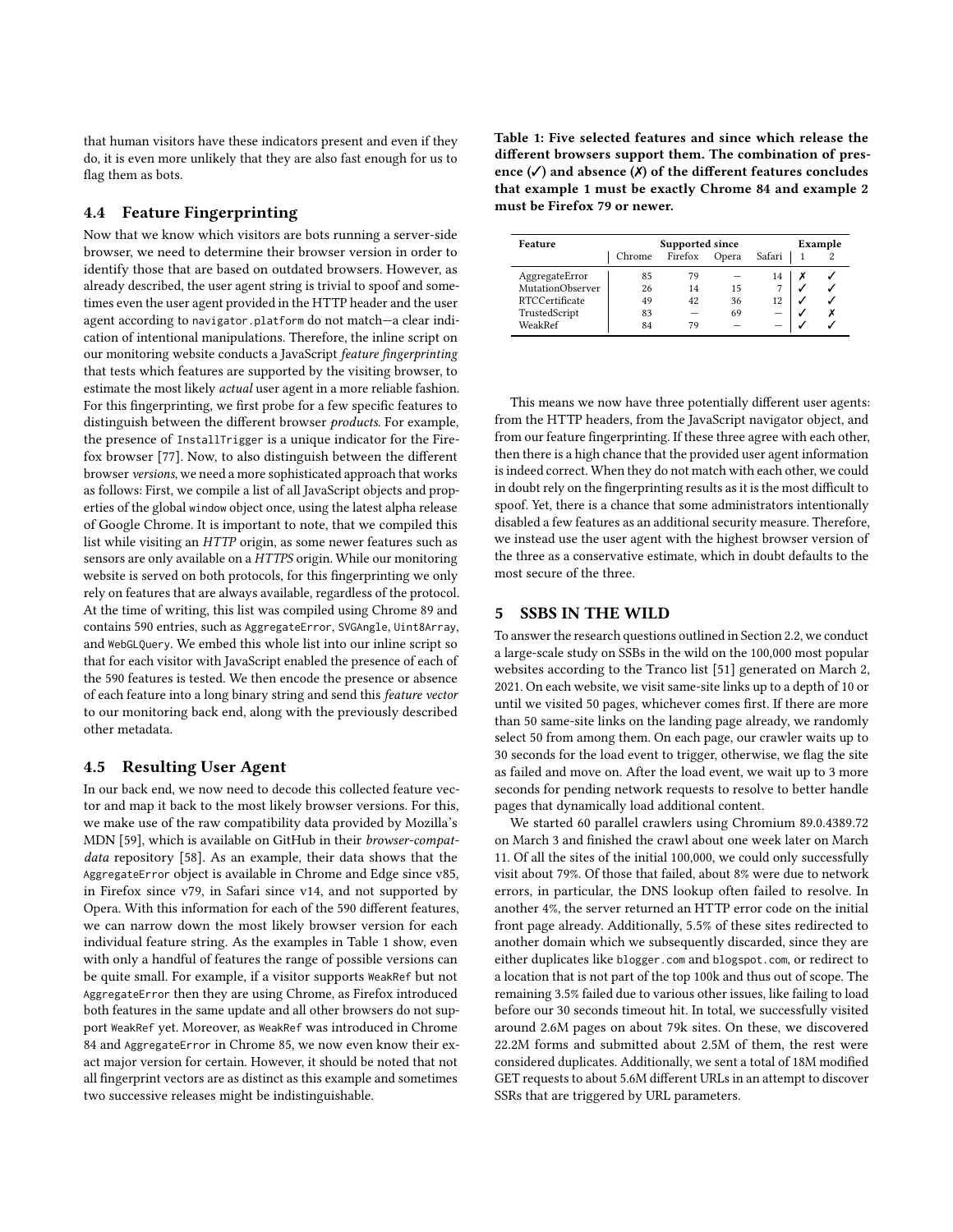## <span id="page-6-1"></span>5.1 Postprocessing

First of all, we only recorded requests to subdomains with a unique ID generated for each possible SSR candidate on each website that we visited. Thus, generic requests from scanners and crawlers are not part of this data. For a meaningful analysis, we also have to prevent that our data is dominated by a few big companies, as they sometimes offer third-party scripts that trigger SSRs, e.g., DoubleClick and WordPress. These would then cause an incoming request any time we visit a domain that includes one of their affected scripts. Therefore, we use the target domain for attribution, e.g., if we submit a form included on a.com with an action URL to b.com that triggers an SSR, we consider b.com as the target domain and thus responsible for the incoming request, as it does matter less where we found this form and more where we submitted its data to. The same applies to SSRs triggered by modified URL parameters of third-party scripts.

Moreover, since these third parties are by nature present on a lot of websites, they would in total also send the most requests by far. As these companies also usually have access to vast IP ranges and heavily distribute their workload, we apply further deduplication based on the autonomous system number (ASN) — and not based on the IP address. Therefore, we define unique requests as those requests where the tuple <target domain, asn, user agent> is unique. If there are multiple, non-unique requests we use the fastest and ignore the rest. Additionally, we specifically exclude all requests from the Googlebot user agent, since their analytics products are widely used and result in many SSB visits from Google servers that would skew the analysis.

Finally, we only consider incoming requests that we received within one week of visiting the page. Otherwise, popular websites with a high rank, i.e., sites that we visited at the very beginning, would have had almost twice as much time to send an SSR than websites which we visited towards the end of our one-week-long crawl. Obviously, we continued the data collection for one week after we had visited the last page with our crawler.

## 5.2 All Incoming Requests

RQ1: How many websites trigger SSRs, i.e., visit other websites based on user-provided URLs?

In total, we recorded over 168,000 incoming requests, as [Table 2](#page-6-0) shows. Of these requests, we only consider 11,367 requests as unique according to our definition in [Section 5.1.](#page-6-1) The JavaScript usage is quite low when looking at all recorded requests with 4.5%, however this is to be expected since by far not all automated requests need the capabilities of a full browser. Yet these 7,500 requests with JavaScript enabled already cover around 17% of the unique requests, as the total number of requests is heavily skewed towards a few third-party services that still often use simple SSR implementations without a real browser. Overall, we triggered requests on 4,850 different domains of the initial 100,000. Therefore, our experiments enticed about 6% of the successfully crawled 79,000 sites to visit us back at a URL we presented. And about 16% of these domains even did so with a real browser that has JavaScript execution enabled. Additional analyses about which of the triggers, i.e., HTTP headers,

URL parameters, and HTML forms, were the most effective can be found in [Appendix B.](#page-13-1)

<span id="page-6-0"></span>Table 2: SSRs recorded during our large-scale study.

|                 | # Total | # with JavaScript |
|-----------------|---------|-------------------|
| All requests    | 168055  | 7503 (4.5%)       |
| Unique requests | 11367   | 1973 (17.4%)      |
| Unique domains  | 4850    | 760 (15.7%)       |
| Unique IPs      | 8636    | 1571 (18.2%)      |
| Unique AS       | 917     | 610 (66.5%)       |

Looking into the temporal dimension, we found that around 35% of all requests arrived within 1 minute after we had visited their page, as [Figure 4](#page-6-2) shows. Yet, these 35% of requests in the first minute already cover about 50% of all domains due to repeated visits. Thus, on about 50% of sites where we could trigger any SSR, we had at least one visit within the first minute. On the other hand, the same is only true for 22% of the sites that visited us with JavaScript enabled. There are multiple reasons for this, e.g., SSBs could operate a bit slower than plain SSR implementations, and there are also likely humans still distorting the data, who manually visit our website much later after discovering our URL in their logs.

<span id="page-6-2"></span>

Figure 4: Incoming requests accumulated over time. Note the non-linear time axis.

#### 5.3 Prevalence of SSBs

RQ2: How many of these SSRs are SSBs, i.e., use a real browser in their back end?

So far, we analyzed all incoming requests that we recorded. This also contains simple SSRs without a real browser, or from real browsers controlled by humans instead of automated systems. For all following analyses, we will now focus exclusively on SSBs, i.e., real, automated browsers with JavaScript enabled. As described in [Section 4,](#page-4-0) discerning SSR tools without JS from real browsers with JS is straight-forward. On the other hand, discerning bots from humans with only a single request and without interaction is much more difficult. In order to do so nevertheless, we use the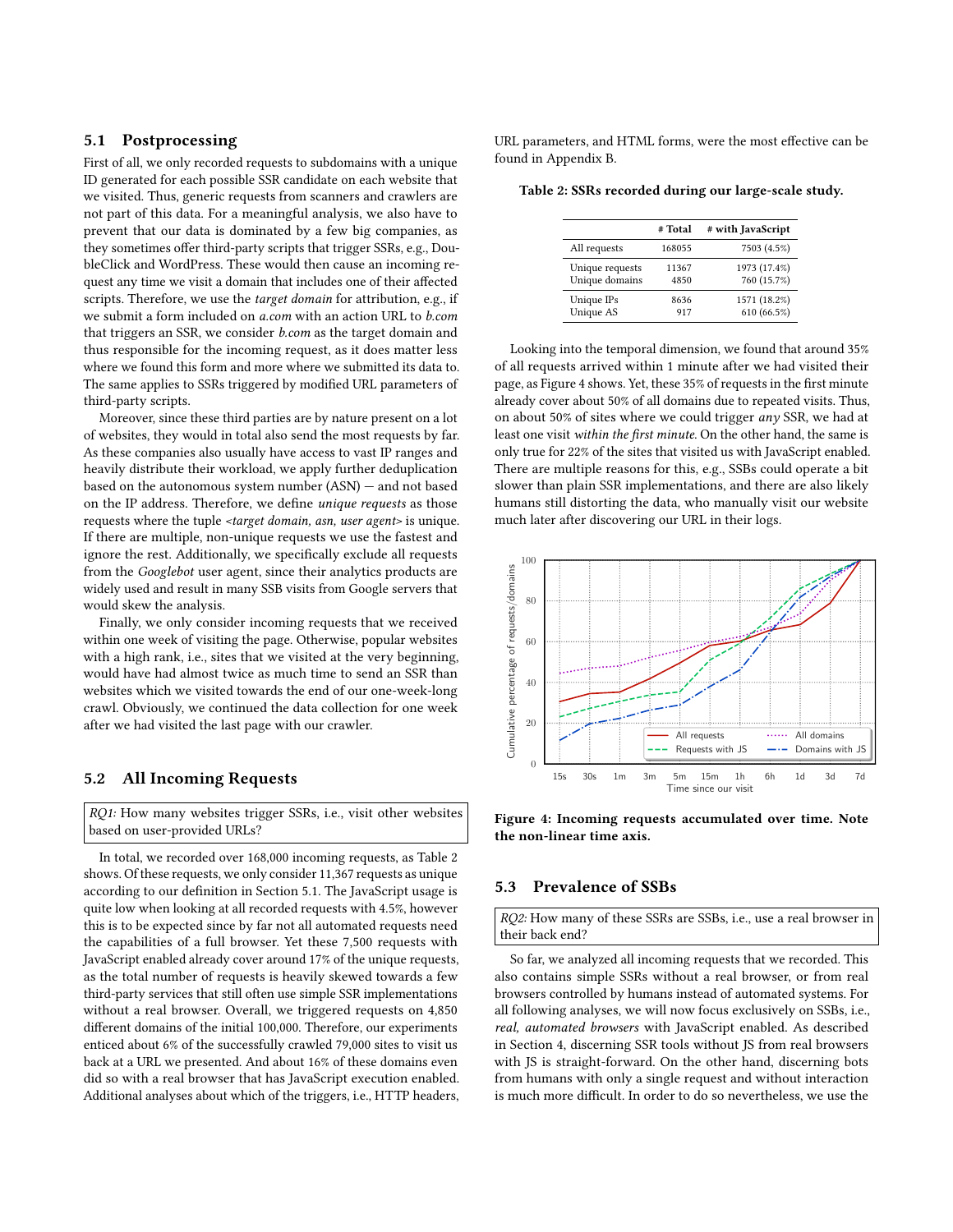time difference between our visit to their website and their visit to our monitoring server and only consider cases where this time difference was less than 3 minutes, as such a fast reaction is a strong indicator for automated behavior. Moreover, as previously described in Section [4.3,](#page-4-1) we also extend this time frame if additional bot indicators are present.

As already shown in [Figure 4,](#page-6-2) focusing on only those requests that have JavaScript enabled and happened within in the first few minutes after our visit to their server reduces the total number of requests significantly. As [Table 3](#page-7-0) shows, 532 unique requests on 254 different domains were caused by bots running an SSB. Of these, 433 unique requests on 192 domains were labeled as bots because they arrived within 3 minutes. The remaining 99 requests on an additional 62 domains were labeled as bots due to a combination of a time threshold and our additional bot indicators. Moreover, [Table 3](#page-7-0) also shows the type of triggers, i.e., whether the visit was caused by the referer header we sent, a modified URL parameter, or a form submission. As the table shows, forms were most successful in attracting SSBs, being responsible for about 65% of all cases.

<span id="page-7-0"></span>Table 3: Prevalence of server-side browsers on the left and their causes on the right-hand side. This is a summary of Tables 1 and 2, but only with the requests made by SSBs.

|                 | # Requests |             | # Domains    |
|-----------------|------------|-------------|--------------|
| All requests    | 3264       | All domains | 254 (100.0%) |
| Unique requests | 532        | Header      | 58 (22.8%)   |
| Unique IPs      | 440        | Param       | 34 (13.4%)   |
| Unique AS       | 206        | Form        | 167 (65.7%)  |

Next, we analyze the characteristics of the affected websites themselves and found that SSB implementations were significantly more common on the 10,000 most popular websites with 51 SSBs compared to the average of 23 SSBs per 10,000 sites in the remaining 90,000 sites. We found 30 of them within the top 5,000 and 14 of them even within the top 1,000 of the most popular websites according to the Tranco ranking. Moreover, we also investigated what types of categories these 254 sites belong to, using the WebPulse Site Review service [\[5\]](#page-10-2) operated by the security company Symantec. As [Table 4](#page-7-1) shows, these sites are mostly related to technology and business.

<span id="page-7-1"></span>Table 4: Categories of the sites with an SSB.

| Category        | # Sites | Category      | # Sites |
|-----------------|---------|---------------|---------|
| Analytics       |         | <b>News</b>   | 14      |
| <b>Business</b> | 57      | Other         | 39      |
| Entertainment   | 3       | Shopping      | 25      |
| Education       | 21      | Technology    | 69      |
| Government      | 8       | Uncategorized | 11      |

Besides the websites themselves, we also investigated the origin of these SSB connections. We found that despite our deduplication, for some websites we received multiple, unique requests from real browsers even within the first few minutes. On 63 out of the 254 domains, we received requests from IP addresses belonging to two or more different ASNs. 20 of these even connected from 4 or more different ASNs and in one extreme case, one website even caused

incoming connections from 22 different ASNs. On the other hand, we also found some networks that are responsible for a greater number of incoming connections for different domains. The three most popular ones were AS8075 with connections triggered on 35 different domains, AS15169 with 34 different domains, and AS14618 and AS16509 each with 18 domains. Closer investigation reveals that all these ASNs are related to cloud hosting, the first is owned by Microsoft and used for Azure, the second by Google for their cloud platform, while the other two are part of Amazon's AWS. Therefore, we can not assume a direct relation between these incoming requests, as many different companies likely just rely on the same, third-party hosting provider.

#### 5.4 Investigation of Browser Versions

RQ3: Which browsers are used in these SSB implementations and at which major version?

The 532 unique requests by bots (with JavaScript enabled and arriving within our time threshold) were conducted by 157 different HTTP user agents (UAs). The supposedly most popular used browser versions were Chrome 84 in 122 requests, Chrome 85 in 48 requests, and Chrome 88 in 34 requests. However, only 64 requests had an HTTP UA that additionally clearly indicated that a bot is visiting us. For example, by either containing a reference to their service like SpeedCurve [\[76\]](#page-12-12) in 3 cases or containing a general reference to an automation framework like Headless Chrome in 36 cases, PhantomJS in 7 cases, and Lighthouse [\[37\]](#page-11-32) in 6 cases as the most popular tools in our data set.

As previously outlined, this UA information in the HTTP header is easily spoofed and should not be trusted blindly. Thus, we next compare these supposed values to the UA and platform information provided by JavaScript's navigator object. Looking into our collected data, we find that 13 unique requests definitely lied to us based on a mismatch between the HTTP UA and the JavaScript UA. Moreover, we also find that another striking 124 cases where the two UAs actually do match with each other but do not match with the platform information reported in the JavaScript environment. For example, these have a UA starting with Mozilla/5.0 (Windows NT 10.0; Win64; x64), but navigator.platform reports Linux x86\_64 as their operating system. [Table 5](#page-7-2) list the most common examples of UA and platform mismatches.

<span id="page-7-2"></span>Table 5: Most frequently faked user agent strings (abbreviated) and the reported but mismatching platform

| $#$ Req. | <b>HTTP</b> Header                     | Platform     |
|----------|----------------------------------------|--------------|
| 17       | CPU iPhone OS 13 7 [] Version/13.1.2   | Linux x86 64 |
| 9        | Windows NT 6.1 [] Chrome/83.0.4103.106 | Linux x86 64 |
| 9        | Windows NT 6.1 [] Firefox/77.0         | Linux x86 64 |
| 7        | Windows NT 10.0 [] Chrome/79.0.3945.79 | Linux x86 64 |
|          | iPad; CPU OS 11 4 [] Version/11.0      | Linux x86 64 |

These findings not only confirm that these are indeed bots, but also that they take some efforts to stay undetected by spoofing both UA string values. As expected, these bots with UAs claiming to be running on a Windows PC, an iPhone, or iPad, are actually all running on a Linux server, the preferred distribution for servers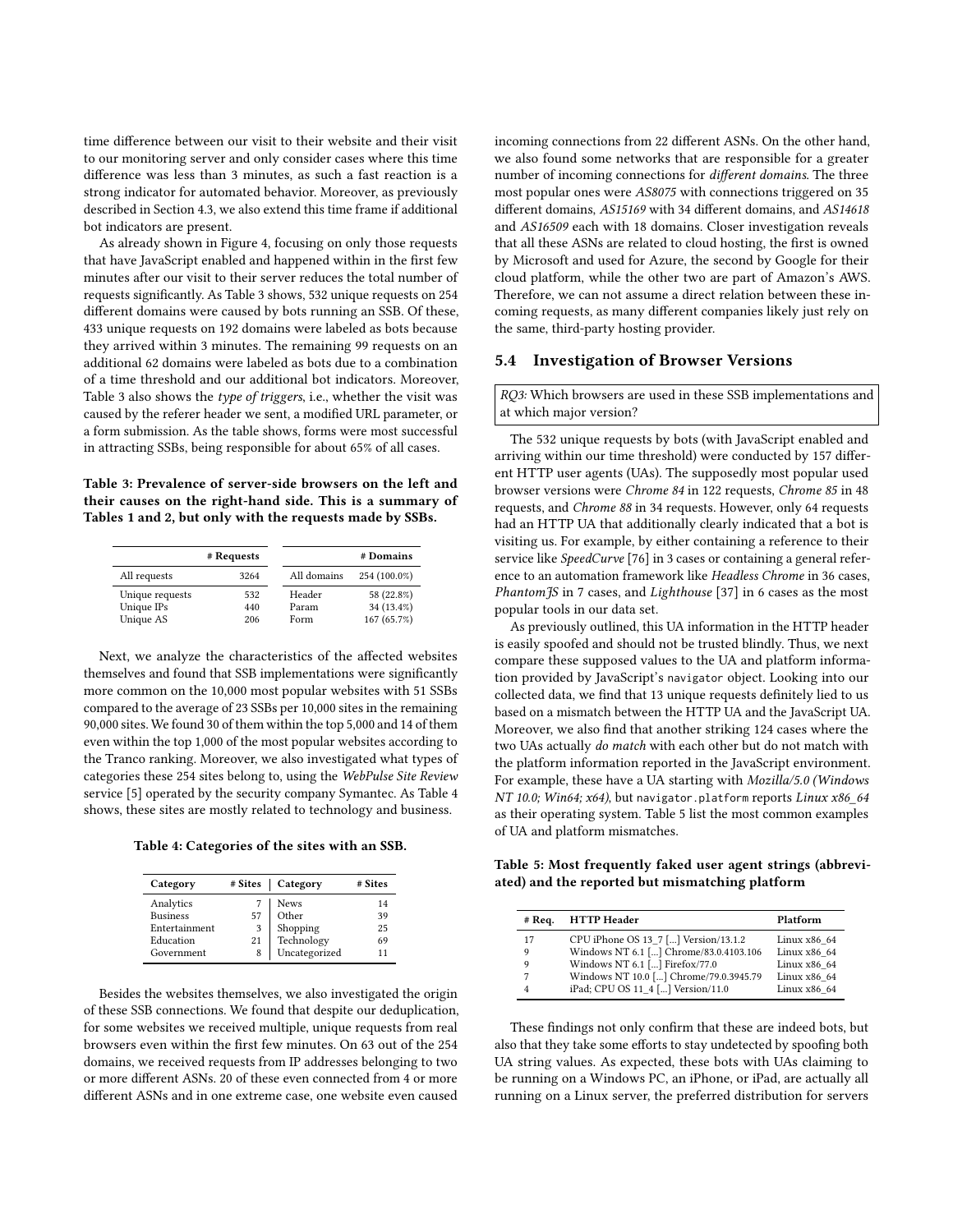running automated tasks. With 137 requests with obviously spoofed information in total, about one quarter of the unique bot requests lied about their user agents, confirming that this voluntarily provided information should indeed not be relied upon. Moreover, these findings should only be seen as a lower bound, as the value of navigator.platform could obviously be fake, as well.

To analyze their browsers in greater detail, we instead conduct a feature fingerprinting of all visitors, as described in [Section 4.4.](#page-5-2) This way, we can determine their UA in an objective manner, without relying on potentially spoofed user agent strings. For 282 of the 532 unique requests, the version determined by the fingerprinting indeed did match the version of their HTTP and JavaScript UA value. In this case, we define match as within one major release as the fingerprint might not always be distinguishable for browsers with a fast release cycle. Of the remaining 250 requests where the user agents did not match our feature fingerprint, 80% claimed to be older than our fingerprint determined them to be with 201 requests, while 41 requests came from browsers claiming to be newer than our fingerprinting determined them to be. The remaining 8 requests did not send a browser version in their user agent information at all. Additionally, of those 124 requests that were previously found to be lying about their OS, in only 12 cases did their provided UA browser version match the results of our fingerprinting. This means, that in the remaining 112 cases, their browser version was apparently manipulated, too.

As described in [Section 4.5,](#page-5-3) we then use the newest version derived from the three UAs (HTTP, JavaScript, fingerprint) as a conservative estimate for the actually used browser version. [Ta](#page-8-0)[ble 6](#page-8-0) shows the results, in which Chrome 84 is the most popular browser version with 150 unique requests. Combined with the other outdated, but popular versions Chrome 85 and Chrome 86, these three already make up for over 60% of all unique requests that we received. Chrome 88, which was the latest stable version of Chrome at the time of our crawl, only was responsible for 100 (19%) of SSB requests. In the next section, we will discuss the consequences to the security of all these servers running outdated SSBs in detail.

<span id="page-8-0"></span>Table 6: Number of requests by the five most popular user agents in SSBs as reported by our three different indicators. When the indicated versions differ, we use the newest of the three as the resulting user agent.

| Browser   | Indicator   |            |             | <b>Resulting UA</b> |
|-----------|-------------|------------|-------------|---------------------|
|           | HTTP Header | JavaScript | Fingerprint |                     |
| Chrome 88 | 34          | 29         | 112         | 100                 |
| Chrome 86 | 2           | 2          | 84          | 84                  |
| Chrome 85 | 48          | 48         | 48          | 95                  |
| Edge 85   | 12          | 12         |             | 12                  |
| Chrome 84 | 122         | 127        | 204         | 150                 |

## 5.5 Vulnerable SSBs in the Wild

RQ4: How many of these SSBs are running outdated browsers vulnerable to publicly available exploits?

While there is a certain risk that even a fully up-to-date browser is exploited [\[74\]](#page-12-13), in our scenario, we instead focus on outdated browsers in the wild. In the following, we describe our methodology to determine which browsers were vulnerable at the time of our crawl and how realistic it is to obtain a working exploit for them. Since 93% of the 532 requests were using Google Chrome or a Chromium-based browser like Edge, we will only discuss the security of different versions of this browser in detail.

Google released the latest stable Chrome version 89 for all platforms on March 2, i.e., one day before we started our crawl. This update contains 8 security fixes with a high severity, however they only started to roll out the update "over the coming days/weeks" [\[19\]](#page-11-2). The previous version 88 had been available for several weeks already and also contains many important security fixes, some of which earned a bug bounty of 10,000 dollars or more [\[18\]](#page-11-1). However, at time of writing, the details of these recently patched vulnerabilities in Chrome 88 and 89 had not yet been revealed in Google's bug tracker [e.g., [25\]](#page-11-33), therefore we do not know if the bug can be abused without user interaction. Nevertheless, reverse engineering patched software to create a working 1-day exploit is, in general, easier than searching for 0-day vulnerabilities from scratch [\[64\]](#page-11-34). As major browsers are nowadays open-source software, attackers do not even need to employ binary diffing techniques [e.g., [12,](#page-11-35) [31,](#page-11-36) [55\]](#page-11-37) but can directly look a human-readable diffs including detailed comments about the changes. As previous research has shown, sometimes it might even be possible to automatically discover the relevant security patches among the huge list of changes [\[86\]](#page-12-14), as well as automatically create exploits from the identified patches [\[14\]](#page-11-38).

However, for vulnerabilities patched with the release of Chrome 87 and earlier, even the full details of the bugs including proof of concept (PoC) exploits and a discussion by Chrome engineers were already publicly available at the time of our crawl [e.g., [23\]](#page-11-39). Thus, while Chrome 87 and 88 could likely be exploited by a skilled attacker reverse-engineering the patches, we nevertheless use a very conservative estimate here and only consider browser versions to be vulnerable if publicly disclosed, detailed information about their vulnerabilities exists. Therefore, we consider version 86 and all older versions of Chrome to be vulnerable at the time of our crawl. This also applies to Microsoft Edge, which is based on Chromium and shares their version naming scheme, and Puppeteer, which uses Headless Chrome internally.

<span id="page-8-1"></span>Table 7: The five most popular SSBs with the number of requests and affected domains in our study. For reference, we also include their release date and a high/critical CVE with a PoC exploit for that specific version.

| <b>Browser</b> | Requests | Domains | Release | <b>CVE</b> | PoC    |
|----------------|----------|---------|---------|------------|--------|
| Chrome 88      | 100      | 83      | 01/21   |            |        |
| Chrome 86      | 84       | 44      | 10/20   | 2020-16015 | $[23]$ |
| Chrome 85      | 95       | 39      | 08/20   | 2020-6575  | [21]   |
| Edge 85        | 12       | 10      | 08/20   | 2020-6575  | $[21]$ |
| Chrome 84      | 150      | 68      | 07/20   | 2020-6559  | $[22]$ |

With this information about the security of these different releases in mind, we now come back to the 532 unique requests. Of these, 405 (76%) were conducted with a browser version vulnerable to publicly available exploits, resulting in 168 out of the 254 domains with SSBs to be vulnerable. This means, that two out of three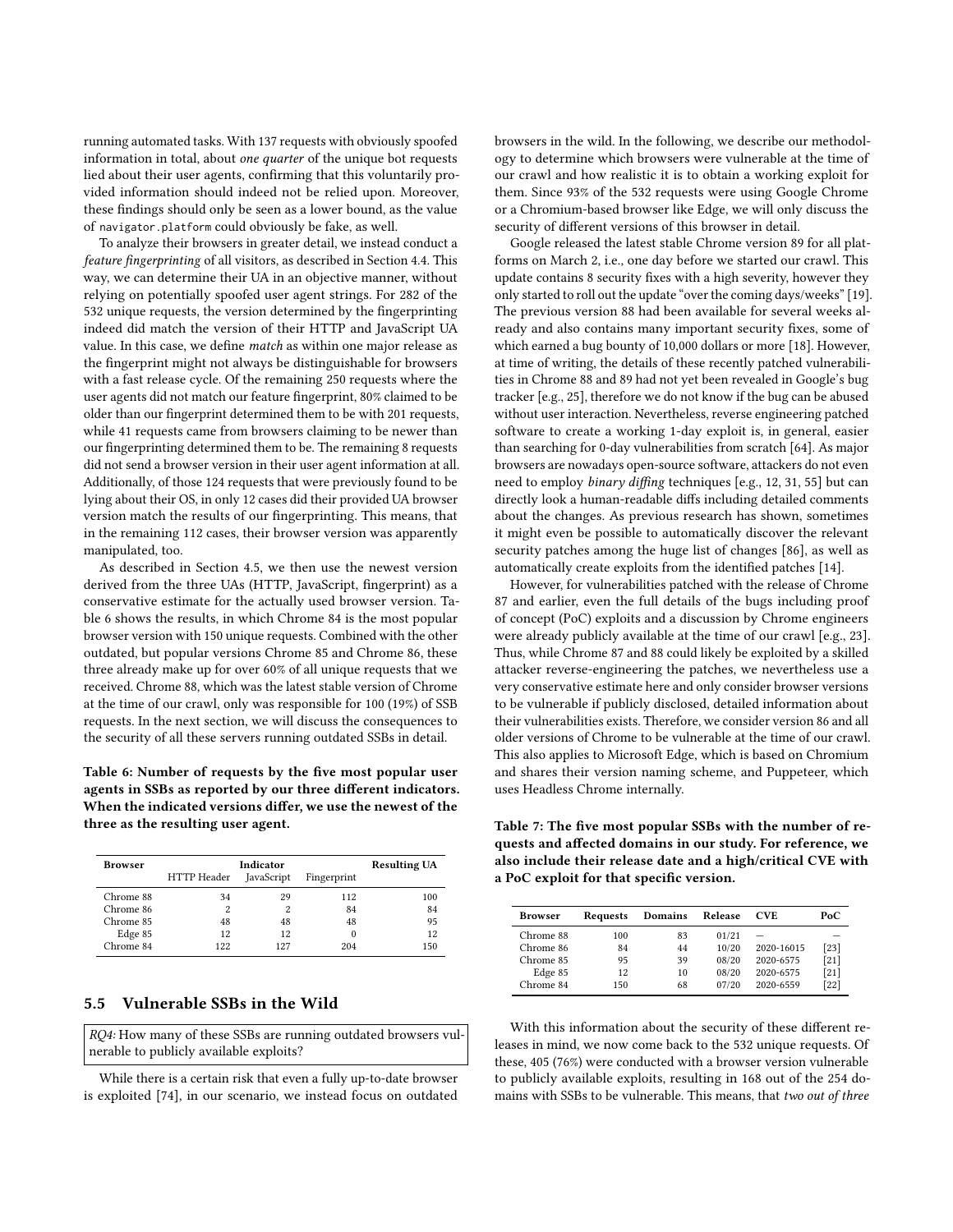SSB implementations that visit and subsequently execute arbitrary, attacker-controlled JavaScript code, are running a severely outdated and vulnerable browser with publicly disclosed PoC exploits. As shown in [Table 7,](#page-8-1) the most popular browser versions were already quite dated during our experiments in March 2021 and many of them were released more than half a year ago. For reference, the table also includes three CVEs for the most popular browsers versions we encountered. All of these three CVEs work on all major platforms, including Linux, are exploitable without user interaction, and have their details including a PoC exploit publicly available. When looking at [Figure 5,](#page-9-0) we see that even in the top 10,000 domains, over half of the websites with an SSB are vulnerable. All in all, this demonstrates that server-side browsers pose a considerable risk to any organization that makes use of them and is a, so far, widely overlooked problem.

<span id="page-9-0"></span>

Figure 5: Distribution of vulnerable SSB implementations over Tranco ranks. The most popular sites are on the left.

## 6 DISCUSSION

In this section, we discuss how various aspects of our methodology and analysis might have influenced our findings. False positives in the sense that we misclassify a simple SSR as an SSB are impossible, as the former would never be able to generate the exact request required to register as a client with JavaScript execution. False positives in the sense that we misclassify a human visitor as a bot are also quite unlikely since we generate a unique URL that must be visited within 3 minutes if no additional indicators for an automated system are present in their request. Therefore, we are confident that all our findings are indeed valid and represent actual, vulnerable server-side browsers. However, it is not clear how many of them are secured by additional means, e.g., make exploitation difficult because they are running in an isolated network or inside a restricted virtual environment such as a sandbox. Unfortunately, without actually abusing the vulnerabilities to explore the underlying system in more detail, we can not report on the prevalence of these countermeasures. On the other hand, there are also three reasons why we might have missed SSB implementations:

Crawling depth and user interaction. One obvious limitation of our large-scale study is that we can only visit a limited amount of sub-pages on each domain and might have missed opportunities to trigger SSBs simply by not crawling deep enough. Moreover, SSBs might be hidden behind advanced user interaction, e.g., only

accessible for logged-in users. While recently some efforts have been made towards authenticated crawling [\[48\]](#page-11-42), this still represents a largely unsolved research challenge and is out of scope for this work.

Server-side filters. An inherent problem of blind attacks is that we only get notified about successfully triggered implementations. Fortunately, this is usually only then a problem when trying to launch an SSRF attack, e.g., when trying to access internal resources. The important difference here is that we are not trying to circumvent server-side filters and other countermeasures against attacks, but rather use their SSB service as intended by simply requesting it to visit an external website.

Bot detection. As outlined in [Section 4,](#page-4-0) discerning human visitors from bots within a single request is challenging. To not accidentally introduce any false positives into our data set, we use a very conservative cutoff and ignoring all requests that did not arrive within 3 minutes of our visit to their page. Naturally, this means we likely missed many slower bots that did visit us too late, e.g., because they still had a queue of other URLs to visit first.

In summary, this means there are multiple reasons why we probably reported an underapproximation of the actual extent of the problem and vulnerable server-side browsers might be actually even more prevalent than our findings suggest. However, the main goal of our study was not to precisely measure the exact amount of SSBs at a specific point in time, as the Internet is a very dynamic system and these numbers fluctuate daily anyways. Rather, this work aims to show that server-side browsers are an underestimated attack surface for the servers running them, as the majority of implementations that we discovered were vulnerable to publicly available exploits.

# 7 RELATED WORK

In this section, we first discuss the process of automated vulnerability scanning and the concept of blind vulnerabilities in general. Then, we describe previous work on the topic of server-side requests in detail and discuss how it relates to this work.

## 7.1 Vulnerability Scanners

Generally speaking, our approach to discover SSR services is related to black-box vulnerability scanners [e.g., [17,](#page-11-43) [28,](#page-11-44) [43,](#page-11-45) [49\]](#page-11-46). More specifically, server-side requests are one instance of a vulnerability class called blind vulnerabilities. One classic example of this class are BlindSQL [\[65\]](#page-11-47) injections, where the attacker might not get a direct response of the query's results in text form, but can still infer their contents based on the application's response time to different queries. Another example of this are Blind XML External Entities (XXE) [\[75\]](#page-12-15) attacks, in which links in XML sheets are abused to leak data. To aid the discovery of blind vulnerabilities, PortSwigger added the Collaborator Everywhere plugin [\[73\]](#page-12-7) to their popular attack proxy Burp Suite [\[70\]](#page-12-16).

## 7.2 Browser Fingerprinting and Bot Detection

Web fingerprinting as a means to recognize repeated visitors, i.e tracking users without storing a client-side state such as cookies,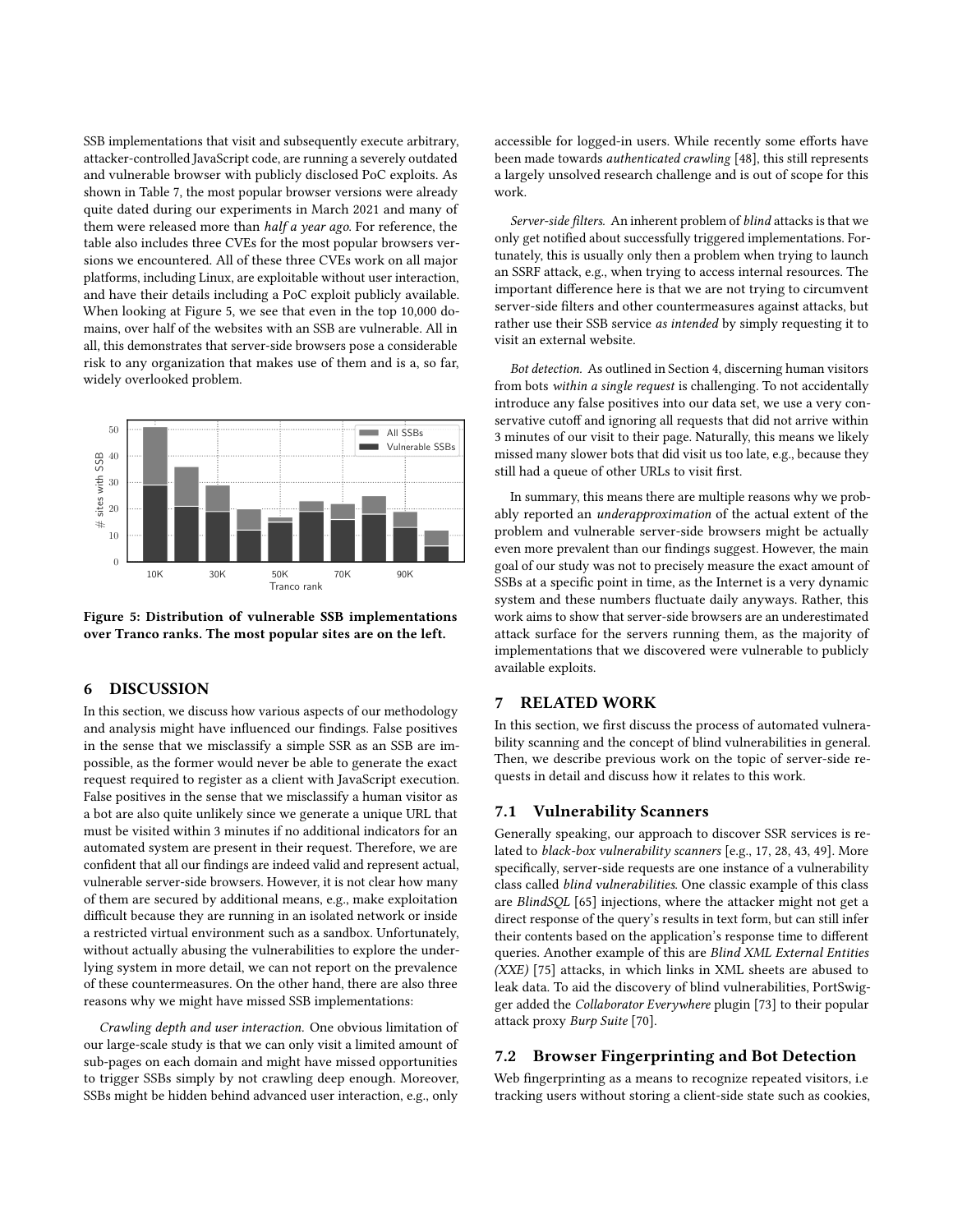has been studied for over two decades [e.g., [7,](#page-10-6) [29,](#page-11-48) [30,](#page-11-49) [53,](#page-11-50) [54\]](#page-11-51). However, in contrast to these previous works, detecting reoccurring visits by the same browser is not in our scope and we also can not rely on longer-term behavioral analysis [\[26,](#page-11-52) [47\]](#page-11-23) of visitors in order to differentiate bots from humans. Furthermore, we can not resort to crawler-specific bot indicators, such as crawler traps [\[13,](#page-11-53) [80\]](#page-12-9), or access log and traffic analysis [\[78,](#page-12-17) [85\]](#page-12-18) on a series of requests, since the SSBs we target do not necessarily behave like crawlers. Instead, we are interested in identifying automated visitors with a real browser (RQ2) and their underlying browser version (RQ3) within a single request.

Thus, more closely related to our focus is research on detecting browser versions through JavaScript runtime and performance information [\[42,](#page-11-54) [57\]](#page-11-55). Unfortunately, these techniques suffer from long time requirements, making it impractical to analyze bots which, unlike humans, do not tend to leave browser tabs open for a long time. Moreover, approaches like Red Pills to detect virtualization are susceptible to processing and network bottlenecks which might introduce noise [\[16,](#page-11-56) [42\]](#page-11-54). Therefore, to infer the browser version, we instead leverage a JavaScript engine fingerprinting approach similar to Mulazzani et al. [\[62\]](#page-11-57). However, as previous work has shown, differentiating between bots and humans based on such fingerprints is problematic [\[80\]](#page-12-9). Yet in contrast to previous works we have additional knowledge about when to expect a visit and can identify bots based on this timing information.

## 7.3 Server-Side Requests

Research specifically on the topic of server-side requests is rare. Stivala and Pellegrino [\[79\]](#page-12-19) studied how link previews on social media platforms can be manipulated to create benign-looking previews for malicious links. While the underlying link preview implementation makes use of server-side requests to fetch this information, the security of these implementations was not studied as part of their paper. In 2017, Orange Tsai [\[66\]](#page-11-58) presented their findings on how differences in URL parsers cause filter bypasses leading to SSRF vulnerabilities in seemingly secure implementations. In 2021, Jabiyev et al. [\[46\]](#page-11-59) performed a manual analysis of 61 HackerOne SSRF vulnerabilities and found that developer awareness for this vulnerability was still low. The authors propose a generic defense mechanism that proxies all SSRs through a helper server with no access to the internal network of that company, preventing the exfiltration of internal information. However, as all requests are forwarded through the proxy and still rendered and executed on the original, internal server, their defense would not protect against our attacker model.

Most closely related to our work is the 2016 publication titled "Uses and Abuses of Server-Side Requests" by Pellegrino et al. [\[69\]](#page-12-4). For their research, they developed Günther, a scanning tool that probes server-side backends for SSRF vulnerabilities. While they discuss the threat of the SSR implementation itself getting exploited, their attacker model in this case only considers DoS attacks, such as keeping the SSR provider busy with decompression tasks eventually leading to memory exhaustion. On the other hand, our work is, to the best of our knowledge, the first to study the consequences of running full server-side browsers with JavaScript execution in the wild. Unlike previous publications, we do not investigate traditional

SSRF vulnerabilities and do also not try to circumvent filters or to confuse parsers. Instead, we use the SSR service as intended and instead directly attack those requesting clients that run a fullyfeatured, but outdated browser engine. Moreover, we are the first to systematically investigate this phenomenon on a large-scale and report on server-side requests conducted by the 100,000 most popular websites as compared to the previous studies on less than 100 websites.

## 8 CONCLUSION

In this paper, we studied the phenomenon of running an automated browser on the server-side. These SSBs represent a unique attack surface as they execute untrusted code on the server in a full browser, which is one of the most complex pieces of software of our times. Consequently, critical security bugs are constantly found and at a much higher rate than in other server software typically exposed to the public such as Nginx or Apache. Even worse, if an library such as Puppteer is included as a dependency in a custom tool, the underlying browser will not update automatically when security patches are installed on the server, thus further increasing the risk.

During our large-scale crawl of the top 100,000 domains, we discovered that we could trigger server-side requests on a significant fraction of around 6% of the visited domains. Moreover, 16% of these even conducted their requests with an SSB, i.e., with a real browser that also executes JavaScript code. We analyzed these browsers in detail and used a technique based on feature fingerprinting to determine the version number of these browsers, without relying on potentially spoofed user agent information. We found that of the 254 domains where we could confirm that an SSB is used, with 168 of them the majority used severely outdated browsers. Not only are the details of their vulnerabilities publicly disclosed, but they are even accompanied by a full proof-of-concept exploit. This emphasizes how underestimated the risks of running a full browser on the server-side currently are.

#### ACKNOWLEDGMENTS

We would like to thank all anonymous reviewers for their valuable comments and suggestions. Moreover, we gratefully acknowledge funding by the Deutsche Forschungsgemeinschaft (DFG, German Research Foundation) under Germany's Excellence Strategy - EXC 2092 CASA - 390781972.

#### **REFERENCES**

- <span id="page-10-5"></span>[1] 2009. ECMAScript 2009 Language Specification 5th Edition. Online https://www.ecma-international.[org/wp-content/uploads/ECMA-262\\_5th\\_](https://www.ecma-international.org/wp-content/uploads/ECMA-262_5th_edition_december_2009.pdf) [edition\\_december\\_2009](https://www.ecma-international.org/wp-content/uploads/ECMA-262_5th_edition_december_2009.pdf).pdf.
- <span id="page-10-0"></span>[2] 2020. Google Search Central - Googlebot evergreen rendering in our testing tools. Online https://developers.google.[com/search/blog/2019/08/evergreen](https://developers.google.com/search/blog/2019/08/evergreen-googlebot-in-testing-tools)[googlebot-in-testing-tools.](https://developers.google.com/search/blog/2019/08/evergreen-googlebot-in-testing-tools)
- <span id="page-10-4"></span>[3] 2021. Burp Suite. Online [https://portswigger](https://portswigger.net/burp).net/burp.
- <span id="page-10-1"></span>2021. Microsoft Bing Blogs - bingbot Series: JavaScript, Dynamic Rendering, and Cloaking. Oh My! Online https://blogs.bing.[com/webmaster/october-2018/](https://blogs.bing.com/webmaster/october-2018/bingbot-Series-JavaScript,-Dynamic-Rendering,-and-Cloaking-Oh-My) [bingbot-Series-JavaScript](https://blogs.bing.com/webmaster/october-2018/bingbot-Series-JavaScript,-Dynamic-Rendering,-and-Cloaking-Oh-My),-Dynamic-Rendering,-and-Cloaking-Oh-My.
- <span id="page-10-2"></span>2021. Symantec Sitereview: WebPulse Site Review Request. Online [https://](https://sitereview.bluecoat.com/) sitereview.bluecoat.com/.
- <span id="page-10-3"></span>[sitereview](https://sitereview.bluecoat.com/).bluecoat.com/.<br>[6] 2021. VirusTotal. Online https://www.virustotal.[com/gui/home/url.](https://www.virustotal.com/gui/home/url)<br>[7] Gunes Acar Marc Juarez Nick Nikiforakis. Claudia Diaz Seda Gün
- <span id="page-10-6"></span>[7] Gunes Acar, Marc Juarez, Nick Nikiforakis, Claudia Diaz, Seda Gürses, Frank Piessens, and Bart Preneel. 2013. FPDetective: Dusting the Web for Fingerprinters. In Proc. of ACM Conference on Computer and Communications Security (CCS).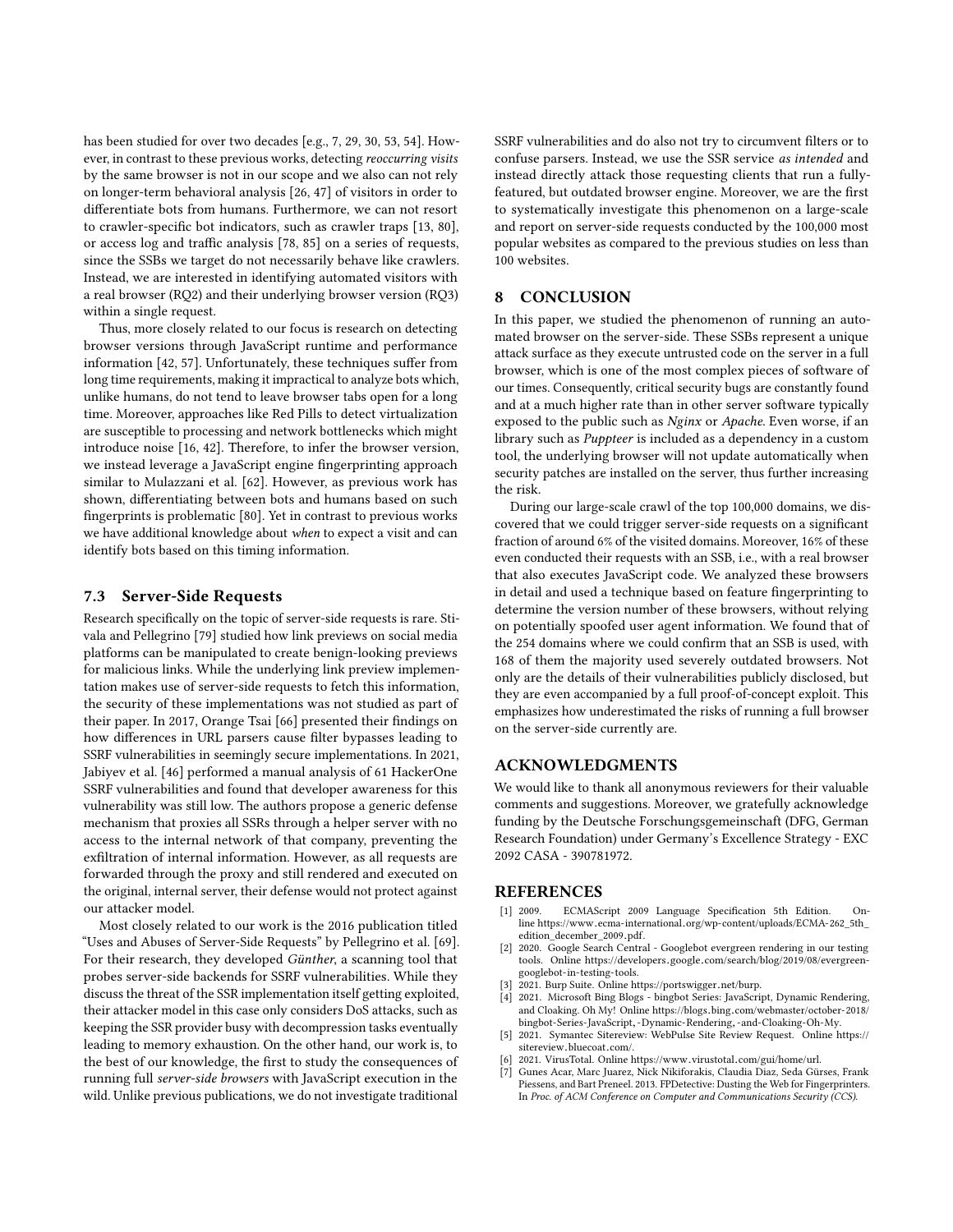- <span id="page-11-27"></span>[8] Apple. 2021. iOS SDK Release Notes for iOS 8.0 GM. Online [https://](https://developer.apple.com/library/archive/releasenotes/General/RN-iOSSDK-8.0/) developer.apple.[com/library/archive/releasenotes/General/RN-iOSSDK-8](https://developer.apple.com/library/archive/releasenotes/General/RN-iOSSDK-8.0/).0/.
- <span id="page-11-24"></span>[9] Babak Amin Azad, Oleksii Starov, Pierre Laperdrix, and Nick Nikiforakis. 2020. Web runner 2049: Evaluating third-party anti-bot services. In Proc. of Detection of Intrusions and Malware & Vulnerability Assessment (DIMVA).
- <span id="page-11-25"></span>[10] Mark Beech. 2021. GitHub: Crawler-Detect. Online https://github.[com/JayBizzle/](https://github.com/JayBizzle/Crawler-Detect) [Crawler-Detect.](https://github.com/JayBizzle/Crawler-Detect)
- <span id="page-11-16"></span>[11] Eric Bidelman. 2021. Headless Chrome: an answer to server-side rendering JS sites. Online https://developers.google.[com/web/tools/puppeteer/articles/ssr.](https://developers.google.com/web/tools/puppeteer/articles/ssr)
- <span id="page-11-35"></span>[12] Martial Bourquin, Andy King, and Edward Robbins. 2013. BinSlayer: accurate comparison of binary executables. In Proc. of the ACM SIGPLAN Program Protection and Reverse Engineering Workshop (SSPREW).
- <span id="page-11-53"></span>[13] Douglas Brewer, Kang Li, Laksmish Ramaswamy, and Calton Pu. 2010. A Link Obfuscation Service to Detect Webbots. In Proc. of IEEE International Conference on Services Computing.
- <span id="page-11-38"></span>[14] David Brumley, Pongsin Poosankam, Dawn Song, and Jiang Zheng. 2008. Automatic patch-based exploit generation is possible: Techniques and implications. In Proc. of IEEE Symposium on Security and Privacy.
- <span id="page-11-20"></span>[15] Bugcrowd. 2018. GitHub: HUNT - SSRF Python script. Onlin[e https://github](https://github.com/bugcrowd/HUNT/blob/master/ZAP/scripts/passive/SSRF.py).com/
- <span id="page-11-56"></span>[bugcrowd/HUNT/blob/master/ZAP/scripts/passive/SSRF](https://github.com/bugcrowd/HUNT/blob/master/ZAP/scripts/passive/SSRF.py).py. [16] Elie Bursztein, Artem Malyshev, Tadek Pietraszek, and Kurt Thomas. 2016. Picasso: Lightweight Device Class Fingerprinting for Web Clients. In Proc. of ACM Workshop on Security and Privacy in Smartphones and Mobile Devices (SPSM).
- <span id="page-11-43"></span>[17] Jan-Min Chen and Chia-Lun Wu. 2010. An automated vulnerability scanner for injection attack based on injection point. In Proc. of International Computer Symposium (ICS).
- <span id="page-11-1"></span>[18] Chrome Releases. 2021. Chrome 88 Stable Channel Update for Desktop. Online https://chromereleases.googleblog.[com/2021/02/stable-channel-update-for-](https://chromereleases.googleblog.com/2021/02/stable-channel-update-for-desktop.html)
- <span id="page-11-2"></span>[desktop](https://chromereleases.googleblog.com/2021/02/stable-channel-update-for-desktop.html).html. [19] Chrome Releases. 2021. Chrome 89 Stable Channel Update for Desktop. Online https://chromereleases.googleblog.[com/2021/03/stable-channel-update-for](https://chromereleases.googleblog.com/2021/03/stable-channel-update-for-desktop.html)[desktop](https://chromereleases.googleblog.com/2021/03/stable-channel-update-for-desktop.html).html. [20] Chromium Blog. 2021. Speeding up Chrome's release cycle. Online [https://](https://blog.chromium.org/2021/03/speeding-up-release-cycle.html)
- <span id="page-11-4"></span>blog.chromium.[org/2021/03/speeding-up-release-cycle](https://blog.chromium.org/2021/03/speeding-up-release-cycle.html).html. [21] Chromium Bug Tracker. 2020. Issue 1081874: Double free on NodeChannel.
- <span id="page-11-40"></span>Online https://crbug.[com/1081874.](https://crbug.com/1081874) [22] Chromium Bug Tracker. 2020. Issue 1137630: PDFium heap-use-after-free. Online
- <span id="page-11-41"></span>https://crbug.[com/1137630.](https://crbug.com/1137630) [23] Chromium Bug Tracker. 2020. Issue 1146670: TFC chrome full chain. Online
- <span id="page-11-39"></span>
- <span id="page-11-28"></span>https://crbug.[com/1146670.](https://crbug.com/1146670) [24] Chromium Bug Tracker. 2020. Issue 706008: Extensions support in headless Chrome. Online https://bugs.chromium.[org/p/chromium/issues/detail?id](https://bugs.chromium.org/p/chromium/issues/detail?id=706008)<sup>=</sup> [706008.](https://bugs.chromium.org/p/chromium/issues/detail?id=706008)
- <span id="page-11-33"></span>[25] Chromium Bug Tracker. 2021. Issue 1138143: segmentation fault in mojom.
- <span id="page-11-52"></span>Online https://crbug.[com/1138143.](https://crbug.com/1138143) [26] Zi Chu, Steven Gianvecchio, Aaron Koehl, Haining Wang, and Sushil Jajodia. 2013. Blog or block: Detecting blog bots through behavioral biometrics. Computer Networks (2013).
- <span id="page-11-21"></span>[27] d0nut. 2018. HackerOne: SSRF on duckduckgo.com/iu/. Online [https://](https://hackerone.com/reports/398641) hackerone.[com/reports/398641.](https://hackerone.com/reports/398641)
- <span id="page-11-44"></span>[28] Adam Doupé, Marco Cova, and Giovanni Vigna. 2010. Why Johnny can't pentest: An analysis of black-box web vulnerability scanners. In Proc. of Detection of Intrusions and Malware & Vulnerability Assessment (DIMVA).
- <span id="page-11-48"></span>[29] Peter Eckersley. 2010. How unique is your web browser?. In Proc. of Privacy Enhancing Technologies Symposium (PETS).
- <span id="page-11-49"></span>[30] Steven Englehardt and Arvind Narayanan. 2016. Online Tracking: A 1-millionsite Measurement and Analysis. In Proc. of ACM Conference on Computer and Communications Security (CCS).
- <span id="page-11-36"></span>[31] Halvar Flake. 2004. Structural comparison of executable objects. In Proc. of Detection of Intrusions and Malware & Vulnerability Assessment (DIMVA).
- <span id="page-11-6"></span>[32] Google. 2021. Chrome keeps you up to date. Online [https://www](https://www.google.com/chrome/update/).google.com/ [chrome/update/.](https://www.google.com/chrome/update/)
- <span id="page-11-18"></span>[33] Google. 2021. Chrome Release Cycle. Online [https://](https://chromium.googlesource.com/chromium/src/+/master/docs/process/release_cycle.md) chromium.googlesource.com/chromium/src/+[/master/docs/process/release\\_](https://chromium.googlesource.com/chromium/src/+/master/docs/process/release_cycle.md) [cycle](https://chromium.googlesource.com/chromium/src/+/master/docs/process/release_cycle.md).md.
- <span id="page-11-8"></span>[34] Google. 2021. Puppeteer. Online [https://pptr](https://pptr.dev/).dev/.<br>[35] Google. 2021. Understanding your Chrome
- <span id="page-11-19"></span>Understanding your Chrome Browser update options. Online https://services.google.[com/fh/files/misc/chromeenterprisebrowser\\_](https://services.google.com/fh/files/misc/chromeenterprisebrowser_updatestrategies_mktgwp_5.1.19.pdf) [updatestrategies\\_mktgwp\\_5](https://services.google.com/fh/files/misc/chromeenterprisebrowser_updatestrategies_mktgwp_5.1.19.pdf).1.19.pdf.<br>Google Developers. 2020. Chrome DevTools.
- <span id="page-11-15"></span>[36] Google Developers. 2020. Chrome DevTools. Online [https:](https://developers.google.com/web/tools/chrome-devtools/)
- <span id="page-11-32"></span>//developers.google.[com/web/tools/chrome-devtools/.](https://developers.google.com/web/tools/chrome-devtools/) [37] Google Developers. 2021. Lighthouse. Online [https://developers](https://developers.google.com/web/tools/lighthouse).google.com/ [web/tools/lighthouse.](https://developers.google.com/web/tools/lighthouse)
- <span id="page-11-5"></span>[38] Google Groups. 2021. Q4 2019 Summary from Chrome Security. Online [https:](https://groups.google.com/a/chromium.org/g/security-dev/c/fbiuFbW07vI) //groups.google.com/a/chromium.[org/g/security-dev/c/fbiuFbW07vI.](https://groups.google.com/a/chromium.org/g/security-dev/c/fbiuFbW07vI)
- <span id="page-11-9"></span>[39] Andreas Haas, Andreas Rossberg, Derek L Schuff, Ben L Titzer, Michael Holman, Dan Gohman, Luke Wagner, Alon Zakai, and JF Bastien. 2017. Bringing the web up to speed with WebAssembly. In Proceedings of the 38th ACM SIGPLAN Conference on Programming Language Design and Implementation.
- <span id="page-11-14"></span>[40] Ariya Hidayat. 2018. GitHub: PhantomJS – Archiving the project: suspending the development. Online https://github.[com/ariya/phantomjs/issues/15344.](https://github.com/ariya/phantomjs/issues/15344)
- <span id="page-11-13"></span>[41] Ariya Hidayat. 2020. PhantomJS: Scriptable Headless Browser. Online [https:](https://phantomjs.org/)
- <span id="page-11-54"></span>[//phantomjs](https://phantomjs.org/).org/. [42] Grant Ho, Dan Boneh, Lucas Ballard, and Niels Provos. 2014. Tick Tock: Building Browser Red Pills from Timing Side Channels. In Proc. of USENIX Workshop on Offensive Technologies (WOOT).
- <span id="page-11-45"></span>[43] Yao-Wen Huang, Shih-Kun Huang, Tsung-Po Lin, and Chung-Hung Tsai. 2003. Web Application Security Assessment by Fault Injection and Behavior Monitoring. In Proc. of the International World Wide Web Conference (WWW).
- <span id="page-11-12"></span>[44] Luca Invernizzi, Kurt Thomas, Alexandros Kapravelos, Oxana Comanescu, Jean-Michel Picod, and Elie Bursztein. 2016. Cloak of Visibility: Detecting when Machines Browse a Different Web. In Proc. of IEEE Symposium on Security and Privacy.
- <span id="page-11-22"></span>[45] Noriaki Iwasaki. 2019. HackerOne: SSRF in Search.gov via ?url= parameter. Online https://hackerone.[com/reports/514224.](https://hackerone.com/reports/514224)
- <span id="page-11-59"></span>[46] Bahruz Jabiyev, Omid Mirzaei, Amin Kharraz, and Engin Kirda. 2021. Preventing Server-Side Request Forgery Attacks. In Proc. of ACM Symposium on Applied Computing (SAC).
- <span id="page-11-23"></span>[47] Gregoire Jacob, Engin Kirda, Christopher Kruegel, and Giovanni Vigna. 2012. PUBCRAWL: Protecting Users and Businesses from CRAWLers. In Proc. of USENIX Security Symposium.
- <span id="page-11-42"></span>[48] Hugo Jonker, Stefan Karsch, Benjamin Krumnow, and Marc Sleegers. 2020. Shepherd: a generic approach toautomating website login?. In Proc. of Workshop on Measurements, Attacks, and Defenses for the Web (MADWeb).
- <span id="page-11-46"></span>[49] Stefan Kals, Engin Kirda, Christopher Krügel, and Nenad Jovanovic. 2006. Secu-Bat: a Web vulnerability scanner. In Proc. of the International World Wide Web Conference (WWW).
- <span id="page-11-0"></span>[50] Christoph Kerschbaumer, Tom Ritter, and Frederik Braun. 2020. Hardening Firefox against Injection Attacks. In 2020 IEEE European Symposium on Security and Privacy Workshops (EuroS&PW).
- <span id="page-11-31"></span>[51] Victor Le Pochat, Tom Van Goethem, Samaneh Tajalizadehkhoob, Maciej Ko-rczyński, and Wouter Joosen. 2019. Tranco: A Research-Oriented Top Sites Ranking Hardened Against Manipulation. In Proc. of Network and Distributed System Security Symposium (NDSS).
- <span id="page-11-11"></span>[52] Nektarios Leontiadis, Tyler Moore, and Nicolas Christin. 2011. Measuring and Analyzing Search-Redirection Attacks in the Illicit Online Prescription Drug Trade.. In Proc. of USENIX Security Symposium.
- <span id="page-11-50"></span>[53] Jonathan R Mayer. 2009. Any person... a pamphleteer": Internet Anonymity in the Age of Web 2.0.
- <span id="page-11-51"></span>[54] Jonathan R. Mayer and John C. Mitchell. 2012. Third-Party Web Tracking: Policy and Technology. In Proc. of IEEE Symposium on Security and Privacy.
- <span id="page-11-37"></span>[55] Jiang Ming, Dongpeng Xu, Yufei Jiang, and Dinghao Wu. 2017. BinSim: Tracebased Semantic Binary Diffing via System Call Sliced Segment Equivalence Checking. In Proc. of USENIX Security Symposium.
- <span id="page-11-26"></span>[56] Martin Monperrus. 2021. GitHub: crawler-user-agents. Online [https://](https://github.com/monperrus/crawler-user-agents) github.[com/monperrus/crawler-user-agents.](https://github.com/monperrus/crawler-user-agents)
- <span id="page-11-55"></span>[57] Keaton Mowery, Dillon Bogenreif, Scott Yilek, and Hovav Shacham. 2011. Fingerprinting Information in JavaScript Implementations. In Proc. of IEEE S&P Web 2.0 Security & Privacy Workshop (W2SP).
- <span id="page-11-30"></span>[58] Mozilla. 2021. GitHub: mdn/browser-compat-data. Online [https://github](https://github.com/mdn/browser-compat-data).com/ [mdn/browser-compat-data.](https://github.com/mdn/browser-compat-data)
- <span id="page-11-29"></span>[59] Mozilla. 2021. MDN Web Docs. Online [https://developer](https://developer.mozilla.org/).mozilla.org/.
- <span id="page-11-3"></span>[60] Mozilla. 2021. Security Advisories for Firefox. Online [https://www](https://www.mozilla.org/en-US/security/known-vulnerabilities/firefox/).mozilla.org/ [en-US/security/known-vulnerabilities/firefox/.](https://www.mozilla.org/en-US/security/known-vulnerabilities/firefox/)
- <span id="page-11-7"></span>[61] Mozilla. 2021. Update Firefox to the latest release. Online [https://](https://support.mozilla.org/en-US/kb/update-firefox-latest-release) support.mozilla.[org/en-US/kb/update-firefox-latest-release.](https://support.mozilla.org/en-US/kb/update-firefox-latest-release)
- <span id="page-11-57"></span>[62] Martin Mulazzani, Philipp Reschl, Markus Huber, Manuel Leithner, Sebastian Schrittwieser, and Edgar Weippl. 2013. Fast and Reliable Browser Identification with JavaScript Engine Fingerprinting. In Proc. of IEEE S&P Web 2.0 Security & Privacy Workshop (W2SP).
- <span id="page-11-10"></span>[63] Marius Musch, Christian Wressnegger, Martin Johns, and Konrad Rieck. 2019. New Kid on the Web: A Study on the Prevalence of WebAssembly in the Wild. In Proc. of Detection of Intrusions and Malware & Vulnerability Assessment (DIMVA).
- <span id="page-11-34"></span>[64] Jeongwook Oh. 2009. Fight against 1-day exploits: Diffing Binaries vs Antidiffing Binaries. Online http://citeseerx.ist.psu.[edu/viewdoc/download?doi](http://citeseerx.ist.psu.edu/viewdoc/download?doi=10.1.1.694.8684&rep=rep1&type=pdf)<sup>=</sup> <sup>10</sup>.1.1.694.8684&rep=[rep1&type](http://citeseerx.ist.psu.edu/viewdoc/download?doi=10.1.1.694.8684&rep=rep1&type=pdf)=pdf.
- <span id="page-11-47"></span>[65] Open Web Application Security Project. 2021. Blind SQL Injection. Online https://owasp.[org/www-community/attacks/Blind\\_SQL\\_Injection.](https://owasp.org/www-community/attacks/Blind_SQL_Injection)
- <span id="page-11-58"></span>[66] Orange Tsai. 2017. A New Era of SSRF – Exploiting URL Parser in Trending Programming Languages. Online https://www.blackhat.[com/docs/us-](https://www.blackhat.com/docs/us-17/thursday/us-17-Tsai-A-New-Era-Of-SSRF-Exploiting-URL-Parser-In-Trending-Programming-Languages.pdf)[17/thursday/us-17-Tsai-A-New-Era-Of-SSRF-Exploiting-URL-Parser-In-](https://www.blackhat.com/docs/us-17/thursday/us-17-Tsai-A-New-Era-Of-SSRF-Exploiting-URL-Parser-In-Trending-Programming-Languages.pdf)
- <span id="page-11-17"></span>[Trending-Programming-Languages](https://www.blackhat.com/docs/us-17/thursday/us-17-Tsai-A-New-Era-Of-SSRF-Exploiting-URL-Parser-In-Trending-Programming-Languages.pdf).pdf. [67] OWASP. 2021. OWASP Top 10. Online [https://owasp](https://owasp.org/Top10/).org/Top10/.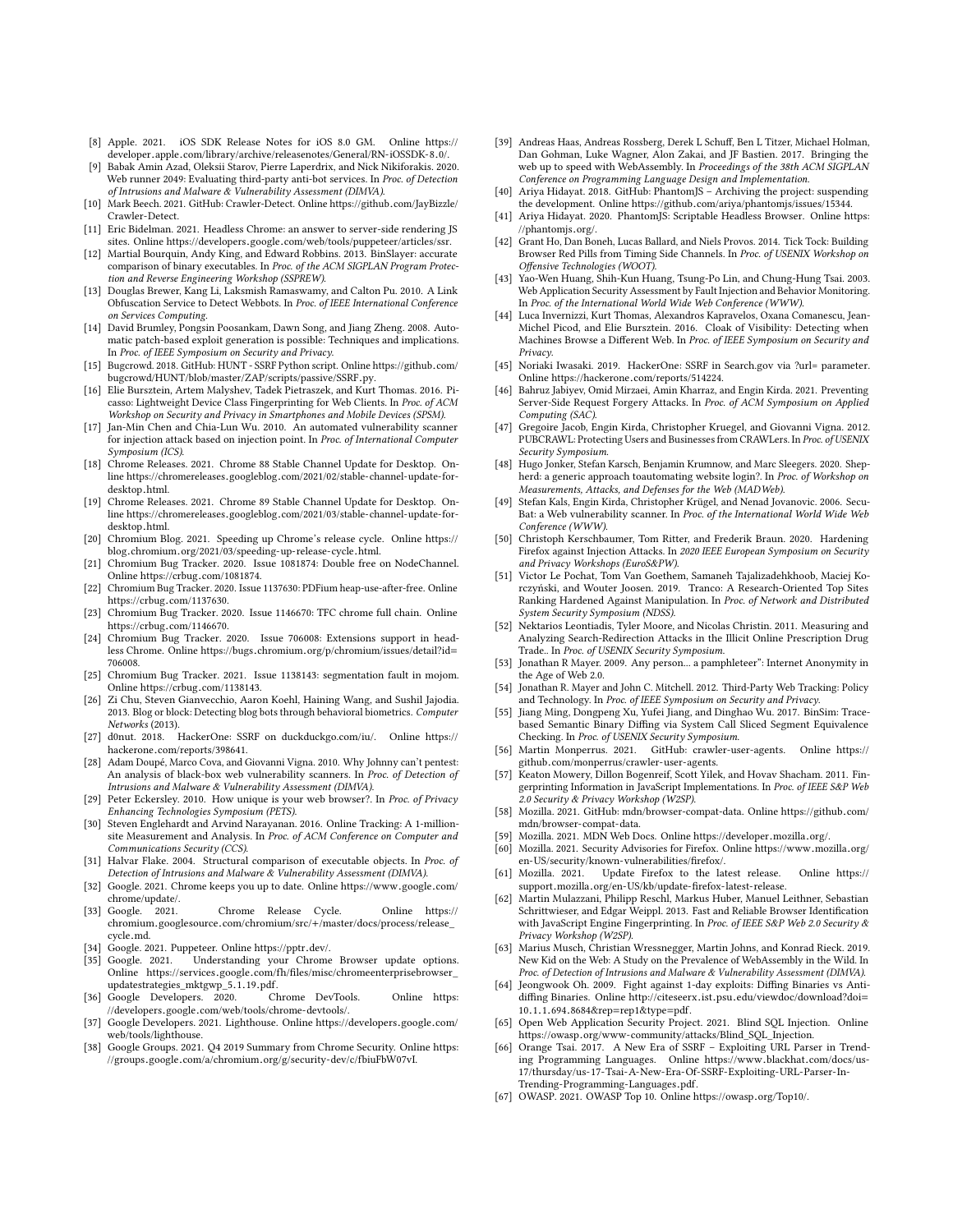- <span id="page-12-10"></span>[68] James Pearce. 2021. First, Understand Your Screen. Online [https://](https://tripleodeon.com/2011/12/first-understand-your-screen/) tripleodeon.[com/2011/12/first-understand-your-screen/.](https://tripleodeon.com/2011/12/first-understand-your-screen/)
- <span id="page-12-4"></span>[69] Giancarlo Pellegrino, Onur Catakoglu, Davide Balzarotti, and Christian Rossow. 2016. Uses and Abuses of Server-Side Requests. In Proc. of International Symposium on Research in Attacks, Intrusions and Defenses (RAID).
- <span id="page-12-16"></span>[70] PortSwigger. 2021. Burp Suite. Online [https://portswigger](https://portswigger.net/burp).net/burp.
- <span id="page-12-6"></span>[71] PortSwigger. 2021. SSRF via the Referer header. Online [https://portswigger](https://portswigger.net/web-security/ssrf).net/ [web-security/ssrf.](https://portswigger.net/web-security/ssrf)
- <span id="page-12-5"></span>[72] PortSwigger Ltd. 2021. Cracking the lens: Targeting HTTP's Hidden Attack-Surface. Online https://portswigger.[net/research/cracking-the-lens-targeting](https://portswigger.net/research/cracking-the-lens-targeting-https-hidden-attack-surface)[https-hidden-attack-surface.](https://portswigger.net/research/cracking-the-lens-targeting-https-hidden-attack-surface)
- <span id="page-12-7"></span>[73] PortSwigger Ltd. 2021. GitHub: collaborator-everywhere. Online [https://](https://github.com/PortSwigger/collaborator-everywhere) github.[com/PortSwigger/collaborator-everywhere.](https://github.com/PortSwigger/collaborator-everywhere)<br>[74] Project Zero. 2021. In-the-Wild Series: Octo
- <span id="page-12-13"></span>In-the-Wild Series: October 2020 0-day discovery. Online https://googleprojectzero.blogspot.[com/2021/03/in-wild-series-october-](https://googleprojectzero.blogspot.com/2021/03/in-wild-series-october-2020-0-day.html)
- <span id="page-12-15"></span>[2020-0-day](https://googleprojectzero.blogspot.com/2021/03/in-wild-series-october-2020-0-day.html).html. [75] Christopher Späth, Christian Mainka, Vladislav Mladenov, and Jörg Schwenk. 2016. SoK:{XML} parser vulnerabilities. In Proc. of USENIX Workshop on Offensive Technologies (WOOT).
- <span id="page-12-12"></span>[76] SpeedCurve Ltd. 2021. SpeedCurve: Monitor front-end performance. Online [https://speedcurve](https://speedcurve.com/).com/. [77] StackOverflow Community. 2020. How to detect Safari, Chrome, IE, Firefox and
- <span id="page-12-11"></span>Opera browser? Online [https://stackoverflow](https://stackoverflow.com/a/9851769).com/a/9851769. [78] Athena Stassopoulou and Marios D. Dikaiakos. 2009. Web robot detection: A
- <span id="page-12-17"></span>probabilistic reasoning approach. Computer Networks.
- <span id="page-12-19"></span>[79] Giada Stivala and Giancarlo Pellegrino. 2020. Deceptive previews: A study of the link preview trustworthiness in social platforms. In Proc. of Network and Distributed System Security Symposium (NDSS).
- <span id="page-12-9"></span>[80] Antoine Vastel, Walter Rudametkin, Romain Rouvoy, Xavier Blanc, and Antoine Vastel Datadome. 2020. FP-Crawlers: Studying the Resilience of Browser Fingerprinting to Block Crawlers. In Proc. of Workshop on Measurements, Attacks, and Defenses for the Web (MADWeb).
- <span id="page-12-2"></span>[81] Paul Vorbach. 2021. npm-stat: phantomjs. Online [https://npm-stat](https://npm-stat.com/charts.html?package=phantomjs&from=2015-01-25&to=2021-02-24).com/ charts.html?package=[phantomjs&from](https://npm-stat.com/charts.html?package=phantomjs&from=2015-01-25&to=2021-02-24)=2015-01-25&to=2021-02-24.
- <span id="page-12-3"></span>[82] Paul Vorbach. 2021. npm-stat: puppeteer. Online [https://npm-stat](https://npm-stat.com/charts.html?package=puppeteer&from=2017-06-01&to=2021-02-24).com/ charts.html?package=[puppeteer&from](https://npm-stat.com/charts.html?package=puppeteer&from=2017-06-01&to=2021-02-24)=2017-06-01&to=2021-02-24.
- <span id="page-12-0"></span>[83] David Y Wang, Matthew Der, Mohammad Karami, Lawrence Saul, Damon McCoy, Stefan Savage, and Geoffrey M Voelker. 2014. Search+ seizure: The Effectiveness of Interventions on SEO Campaigns. In Proc. of Internet Measurement Conference (IMC).
- <span id="page-12-1"></span>[84] David Y Wang, Stefan Savage, and Geoffrey M Voelker. 2011. Cloak and Dagger: Dynamics of Web Search Cloaking. In Proc. of ACM Conference on Computer and Communications Security (CCS).
- <span id="page-12-18"></span>[85] Haitao Xu, Zhao Li, Chen Chu, Yuanmi Chen, Yifan Yang, Haifeng Lu, Haining Wang, and Angelos Stavrou. 2018. Detecting and Characterizing Web Bot Traffic in a Large E-commerce Marketplace. In Computer Security.
- <span id="page-12-14"></span>[86] Zhengzi Xu, Bihuan Chen, Mahinthan Chandramohan, Yang Liu, and Fu Song. 2017. SPAIN: Security Patch Analysis for Binaries towards Understanding the Pain and Pills. In Proc. of International Conference on Software Engineering (ICSE).

## <span id="page-12-8"></span>A FORM FILLING AND DEDUPLICATION

Here, we describe in more detail how our form filling algorithm works. The algorithm depicted in Figure [6](#page-12-20) has two primary goals: First, we want to reduce the number of outgoing requests to website providers as much as possible. Secondly, to discover SSRs, we want to insert as many URLs pointing to our monitoring server as possible, while satisfying potential input validation.

<span id="page-12-20"></span>

| 1              | for form in page.findAllForms():                   |
|----------------|----------------------------------------------------|
| 2              | $formHash = calculateFormHash(form)$               |
| 3              | $receiverUr1 = getReceivedVerUr1 (form)$           |
| $\overline{4}$ |                                                    |
| 5              | // Skip duplicates                                 |
| 6              | if (receiverUrl, formHash) not in submissionCache: |
|                | // Fill and submit form                            |
| -8             | for field in form.getInputFields():                |
| -9             | if allowsUrl(field):                               |
| 10             | $field.setValue(generateMonitoringUr1())$          |
| 11             | else:                                              |
| 12             | field.setValue(getDefaultValue(input))             |
| 13             |                                                    |
| 14             | form.submit()                                      |
| 15             |                                                    |
| 16             | // Prevent duplicates                              |
| 17             | submissionCache.add((receiverUrl, formHash))       |

13

15

#### Figure 6: Pseudo code showing our form filling and deduplication mechanism

For our first goal, we employ a deduplication mechanism that detects forms with high similarity on multiple subpages of the same or different websites. To recognize already submitted forms, we create a hash representation of each form's outerHTML excluding already filled values like hidden tokens and collect the URL the form is posted to (line 2-3). A form is only submitted, if no form with an identical hash representation has been submitted to the same receiver URL (line 6). For websites that, for example, employ a newsletter subscription form in their sidebar, or a comment functionality on every subpage of a paginated blog, this technique drastically reduces the number of submissions, since each form is only filled once.

If the form is new, we decide for each individual input field whether we can insert a URL (line 8-9). For that purpose, the algorithm determines the semantic data type of each HTML input element by parsing their type attribute, which directly specifies the expected content type, e.g. color picker, password or plain text. Since many websites use text fields for all purposes and conduct the actual content validation via JavaScript, we also parse the name attribute of input tags or if missing their closest HTML label. Names like city, age, or username give information to deduce the required input type. Naturally, we want to insert as many URLs pointing to our monitoring server as possible (line 10) to identify as many SSBs as possible. However, if length restrictions of input fields prohibit this or when the input type is not a string, we instead try to satisfy potential input validation as much as possible by inserting fitting inputs for the deduced type, e.g. by inserting a random age, date, or a city depending on the type (line 12). After submitting a new form, a tuple of the receiver URL and the form's hash representation is added to the submission cache, to prevent identical forms from being submitted again (line 14 and 17).